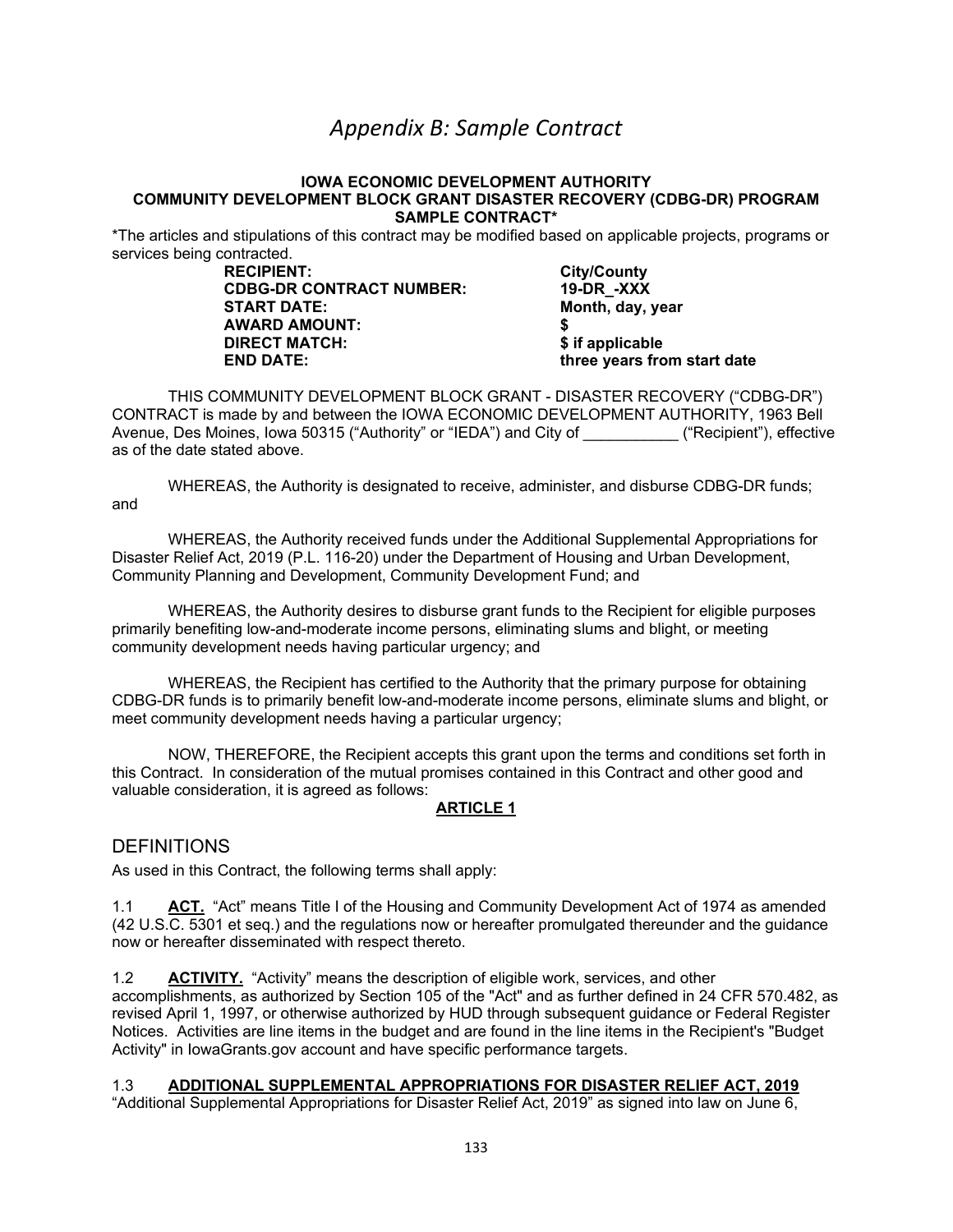2019.

1.4 **ALLOWABLE COSTS.** "Allowable Costs" are those costs which are identified in the "Budget Activity" as found in the Recipient's IowaGrants.gov account, and consistent with Federal regulations and guidelines applicable to the CDBG-DR program.

1.5 **BUDGET.** "Budget" means the "Budget Activity" as found in the Recipient's IowaGrants.gov account.

1.6 **COMMUNITY DEVELOPMENT BLOCK GRANT PROGRAM (CDBG).** "Community Development Block Grant Program" means the grant program authorized by Title I of the Housing and Community Development Act of 1974, as amended.

1.7 **CONTRACT.** "Contract" means this Contract and all of the notes, leases, assignments, mortgages, and similar documents referred to in the Contract and all other instruments or documents executed by the Recipient or otherwise required in connection with the Contract.

1.8 **END DATE.** "End Date" means the date the Contract ceases to be in force and effect. The Contract expires upon the occurrence of one of the following: a) the Recipient fulfills the conditions and Project activities agreed to herein as of the end date stated above; or b) the Contract is terminated by the Authority due to any default under Article 10.1; or c) the Contract is terminated in accordance with provisions set forth in Sections 8 and 9 of the General Provisions, Attachment A of this Contract.

1.9 **FAIR MARKET VALUE.** "Fair Market Value" means a value based upon the fair market value of the property to be acquired.

1.10 **GRANT.** "Grant" means the award of CDBG-DR funds to the Recipient for Project activities.

1.11 **HUD.** "HUD" means the U.S. Department of Housing and Urban Development.

1.12 **INCOME VERIFICATION.** "Income Verification" means the verification of the income of a tenant or home buyer to qualify as a Low-and-Moderate income family for income-qualified activities, as set forth in Article 4.3.

1.13 **IOWAGRANTS.GOV.** "IowaGrants.gov" means Iowa's Funding Opportunity Search and Grant Management System. This system allows you to electronically apply for and manage grants received by the state of Iowa. Persons accessing the system for this purpose are required to register online at www.IowaGrants.gov.

1.14 **LOW-AND-MODERATE-INCOME PERSONS.** "Low-and-Moderate-Income Persons" means those families and individuals whose income does not exceed 80 percent of the medial income of the area involved in an activity funded through this contract, as determined by the Secretary of HUD with adjustments for smaller and larger families.

1.15 **LOW-AND-MODERATE AREA.** "Low-and-Moderate Area" means activities providing benefits that are available to all the residents of a particular area, at least 51% of whom are low/mod income.

1.16 **PROGRAM.** "Program" means the Community Development Block Grant Program Disaster Recovery ("CDBG-DR") authorized by Additional Supplemental Appropriations for Disaster Relief Act, 2019 and pursuant to the Federal Register Notice dated January 27, 2020, relevant preceding notices, HUD approved Certifications and the Program Policies and Procedures Manual.

1.17 **PROGRAM INCOME.** "Program Income" shall have the meaning for such term set forth in 24 CFR 570.500(a), as modified by the Program Rules.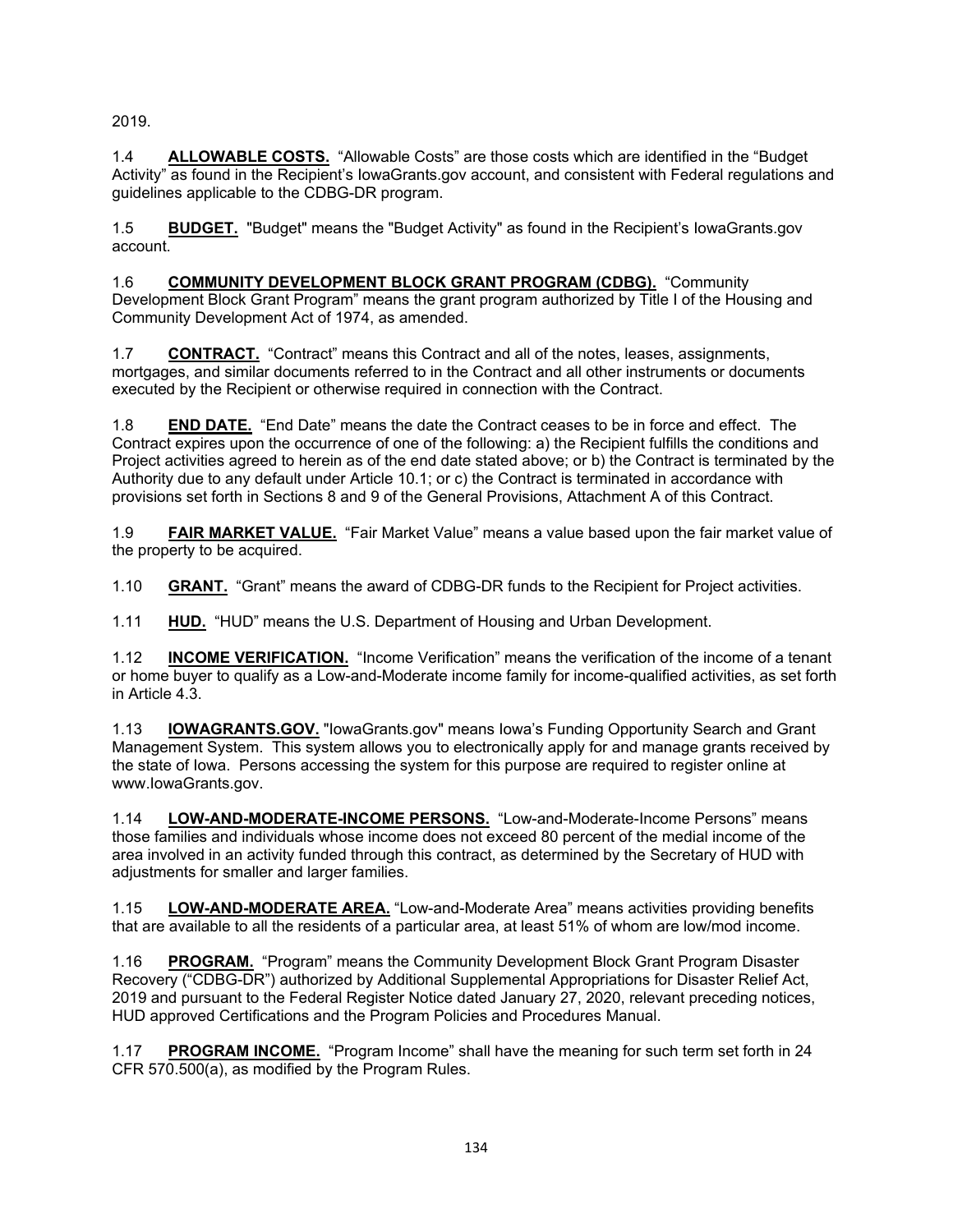1.18 **PROGRAM RULES.** "Program Rules" means the Act, as modified by the Additional Supplemental Appropriations for Disaster Relief Act, 2019 (Public Law 116-20), and the regulations now or hereafter promulgated thereunder and the guidance now or hereafter disseminated with respect thereto including but not limited to HUD Notices published in the Federal Register on January 27, 2020, any additional HUD Notices or other guidance that may be disseminated, HUD approved Certifications and the Program Policies and Procedures Manual.

1.19 **PROJECT.** "Project" means the totality of work, services, and activities to be performed or accomplished by the Recipient as described in this Contract and IowaGrants.gov.

1.20 **RECIPIENT.** "Recipient" means the entity identified above that has been selected to receive Program funds to undertake the funded Project and agrees to comply with all applicable CDBG-DR requirements, including those found in Additional Supplemental Appropriations for Disaster Relief Act, 2019 (Public Law 116-20), title I of the Housing and Community Development Act of 1974 (42 USC 5302 et seq.), the CDBG program regulations at 24 CFR part 570, the applicable HUD approved Certifications, and the Program Policies and Procedures Manual. For purposes of this agreement the "Recipient" shall also be considered to meet the definition and qualifications as a "Subrecipient" as defined in 2 CFR 200.93 and 2 CFR 200.330 and agrees to receive this "Subaward" as defined in 2 CFR 200.92.

1.21 **SECURITY INSTRUMENTS.** "Security Instruments" means, collectively, those documents described in Article 5.1

hereof.

1.22 **SPECIAL FLOOD HAZARD AREA.** "Special Flood Hazard Area" means an area designated as a special hazard flood area on the most recent National Flood Insurance Program map for such area.

1.23 **TERM OF AFFORDABILITY**. "Term of Affordability" means the period of time during which the housing assisted through an eligible activity funded through this contract is rent-restricted, or the occupants of such housing are income-qualified as set forth in Program Guidelines as found in the Policies and Procedures Manual.<br>1.24 **URA.** "URA" means the L

URA. "URA" means the Uniform Relocation Assistance and Real Property Acquisition Policies Act of 1970, as Amended.

## **ARTICLE 2**

# **FUNDING**

2.1 **FUNDING SOURCE.** The source of funding for the Grant is a Federal appropriation for the Program.

2.2 **RECEIPT OF FUNDS.** All payments under this Contract are subject to receipt by the Authority of sufficient Federal funds for the Program. Any termination, reduction or delay of Program funds to the Authority shall, at the option of the Authority, result in the termination, reduction or delay of Program funds to the Recipient.

2.3 **PRIOR COSTS.** If any Recipient has received approval from the Authority to incur certain costs prior to the Start Date of this Contract, then said approval and the terms and conditions therein are incorporated herein and made a part of this Contract by this reference as if fully set forth; provided, however, that no such costs incurred prior to January 27, 2020 shall be reimbursed. Any such costs incurred prior to the Start Date of this Contract are subject to the Special Conditions and General Conditions of this Contract.

2.4 **DISBURSEMENT OF LESS THAN THE TOTAL AWARD AMOUNT.** If the total award amount has not been requested by the Recipient within sixty (60) days after the End Date, then the Authority shall be under no obligation for further disbursement. The Authority may allow access to funds after this time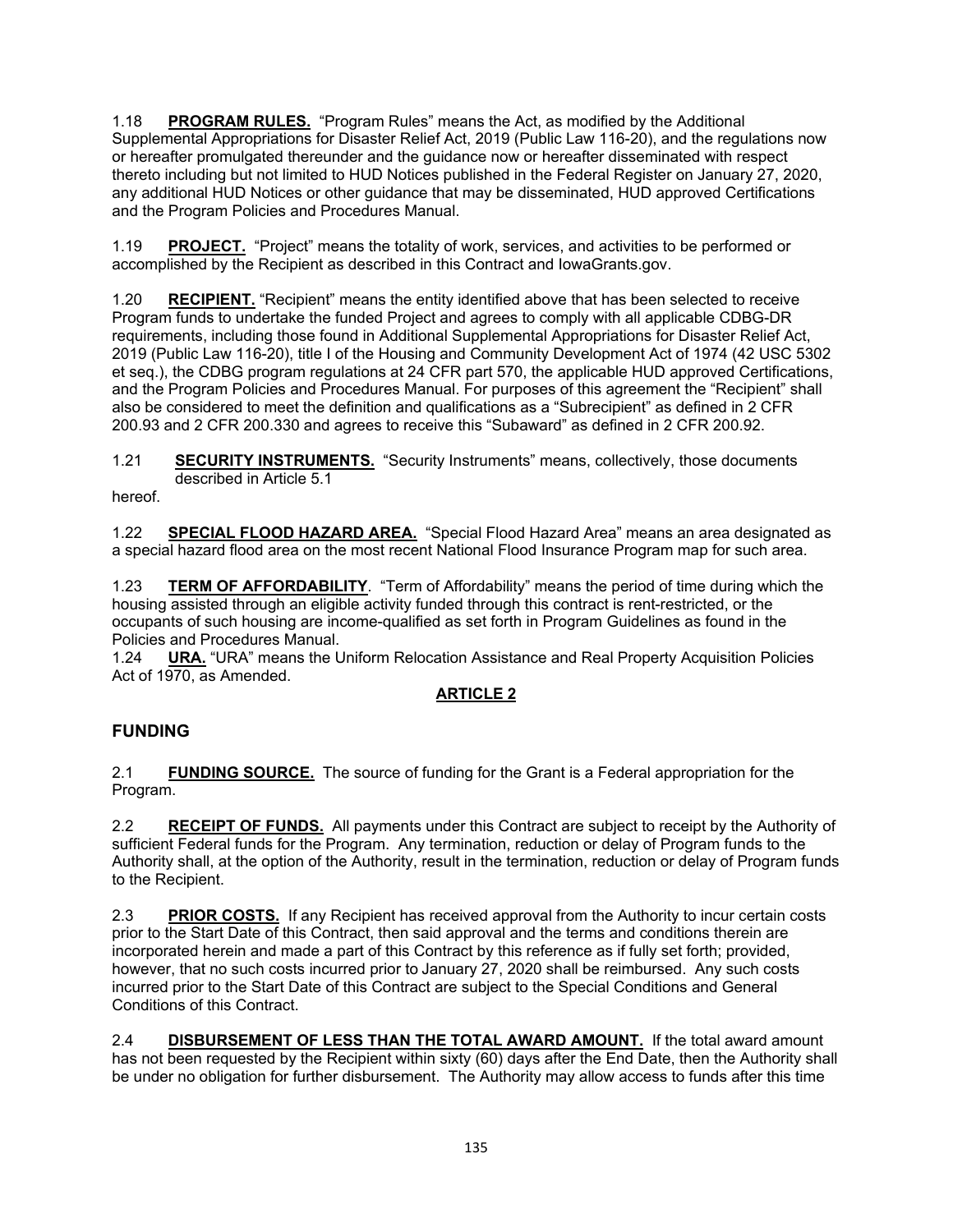for allowable costs associated with the conduct of the audits required in Article 2.0 of the General Provisions, Attachment A to this Contract**.**

## **ARTICLE 3 TERMS OF GRANT**

3.1 **TIME OF PERFORMANCE.** The services of the Recipient are to commence as of the Start Date and shall be undertaken in such a manner as to assure their timely and expeditious completion. All of the services required hereunder shall be completed on or before the End Date.

3.2 **MAXIMUM PAYMENTS.** It is expressly understood and agreed that the maximum amounts to be paid to the Recipient by the Authority for any item of work or service shall conform to the budget as presented in the "Budget Activity" as found in the Recipient's IowaGrants.gov account. It is further understood and agreed that the total of all payments to the Recipient by the Authority for all work and services required under this Contract shall not exceed the Award Amount unless modified by written amendment of this Contract as provided for in Section 1.0 of the General Provisions, Attachment A of this Contract.

3.3 **ADMINISTRATION.** This Contract shall be administered in accordance with all applicable State and Federal laws and regulations now in effect and as may be amended from time to time, and including the Program Policies and Procedures Manual and the Iowa Community Development Block Grant Management Guide as which may be amended or changed from time to time, and which can be accessed on the Authority's website, to the extent applicable to the Program and not in conflict with the Program Rules.

3.4 **LOCAL EFFORT REQUIREMENTS.** The Recipient agrees to provide other funds contribution to the Project as defined in the "Local" column of the budget shown in the "Budget Activity" as found in the Recipient's IowaGrants.gov account. Expenditures above this level, necessary to complete the statement of work and services, shall be paid with local/other funds. Reports of the local funds expended shall be included in the Request for Payment/Activity Status Report specified in Article 9.1(b), "Reports". The Authority does agree to allow a delay in the contribution of local cash.

3.5 **RECAPTURE OF GRANT.** Provided that compliance is satisfactorily maintained, no repayment of the Grant will be required. If a rental Project is converted to an alternate (non-residential) use during the Term of Affordability, the Grant shall be repaid as specified by the Authority. If an owner-occupied Project is sold or transferred during the Term of Affordability, the Grant shall be repaid as specified by the Authority, the Recipient shall insure the Borrower shall pay the un-forgiven balance of the Loan or the total of the net proceeds of the sale, whichever is less, and the funds returned to the Authority.

## **ARTICLE 4 PERFORMANCE TARGET ACHIEVEMENT**

4.1 **PERFORMANCE TARGETS.** By the End Date, the Recipient shall have accomplished the activities and performance targets as described in the "Budget Activity" as found in the Recipient's IowaGrants.gov account.

4.2 **CALCULATION OF PROJECT COMPLETION.** The Authority has the final authority to assess whether the Recipient has met their performance targets at the End Date. The Authority shall determine completion according to the performance targets set forth in the "Budget Activity" as found in the Recipient's IowaGrants.gov account. The Authority reserves the right to monitor and measure at any time during and after the Contract term the achievement of the performance targets.

4.3 **AFFORDABILITY REQUIREMENTS,** All projects awarded under this contract will comply with the Term of Affordability stipulated in the Program Guidelines found in the Program Rules, and enforced by the relevant Security Instrument.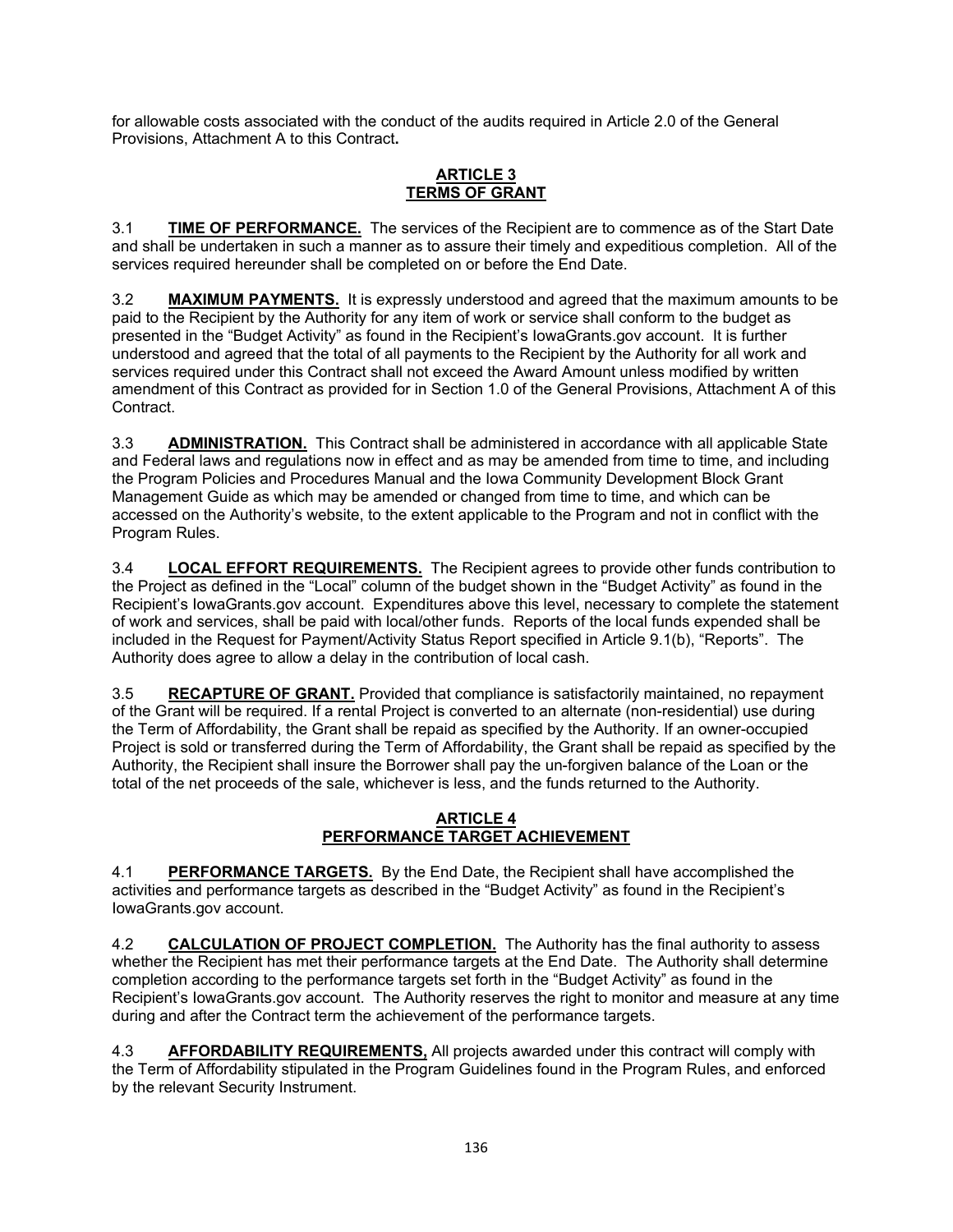## **ARTICLE 5 SECURITY**

5.1 **SECURITY INSTRUMENTS.** The Recipient shall ensure the execution of all appropriate Security Instruments for this Contract in the Authority's favor, as required by the Authority, in form and substance satisfactory to the

Authority. The following Security Instruments shall be prepared, executed, and appropriately recorded/filed for the Contract as

applicable:

- (i) Agreement for Covenants and Restrictions.
- (ii) Mortgage/Lien

5.2 **FILING.** The Recipient shall file and record (as applicable) in the proper and timely manner any and all Security

Instruments noted in 4.1 above that are required by the Authority to be filed, and promptly provide the Authority with date stamped originals of the recorded documents. stamped originals of the recorded documents.

5.3 **OTHER.** The Recipient shall obtain and provide to the Authority lien searches, a Title Guaranty Certificate, and the HUD closing (Financing) statement (as applicable).

## **ARTICLE 6 USE OF FUNDS**

6.1 **GENERAL.** The Recipient shall perform in a satisfactory and proper manner, as determined by the Authority, the work activities and services as written and described in the Recipient's approved "Budget Activity" as found in the Recipient's IowaGrants.gov account.

6.2 **PROGRAM INCOME.** Unless otherwise agreed to in a signed amendment to this Contract, proceeds generated from the use of CDBG-DR funds are considered program income when the total amount of any CDBG-DR program income received by the Recipient in a fiscal year exceeds \$35,000, at which time the entire \$35,000 and excess are considered program income. Prior to the End Date, all program income shall be expended prior to requesting additional CDBG-DR funds. Program income received by the Recipient after the End Date shall be returned to the Authority.

6.3 **BUDGET REVISIONS.** Budget revisions shall be subject to approval of the Authority through the Contract amendment process. Budget line item decreases that would lower the Recipient's performance level required under this Contract must be first approved by the Authority through the amendment process. In no instance shall a budget revision result in total costs exceeding the total Contract amount. Budget revisions shall be compatible with the terms of this Contract and be of such a nature as to qualify as an allowable cost. Budget revisions requested during the final ninety (90) days of the Contract period will be approved by the Authority only if it determines that the revisions are necessary to complete all activities. The Authority retains the right to amend this contract to reduce the award amount when necessary to achieve an equitable distribution of funds for all areas of the state.

6.4 **PROHIBITION ON USE OF FUNDS.** The funds provided under this Contract shall not be used for activities reimbursable by or for which funds are made available by the Federal Emergency Management Agency or the Army Corps of Engineers. The funds may be used as matching requirement, share or contribution for any other Federal program when used to carry out an eligible CDBG-DR activity as authorized by HUD. In addition, no funds provided under this Contract may be used for the purchase of equipment or other personal property.

6.5 **ADMINISTRATIVE COST LIMITATIONS.** Federal funds used for reasonable administrative costs, as allowed under Federal and State regulations, shall be limited to two percent (2%) of the total CDBG-DR funds as specified in the "Budget Activity" as found in the Recipient's IowaGrants.gov account. Program income received by the Recipient during the Contract period is subject to the two percent (2%) administrative cost limitation. Total administrative costs (Federal) on the Project shall not exceed two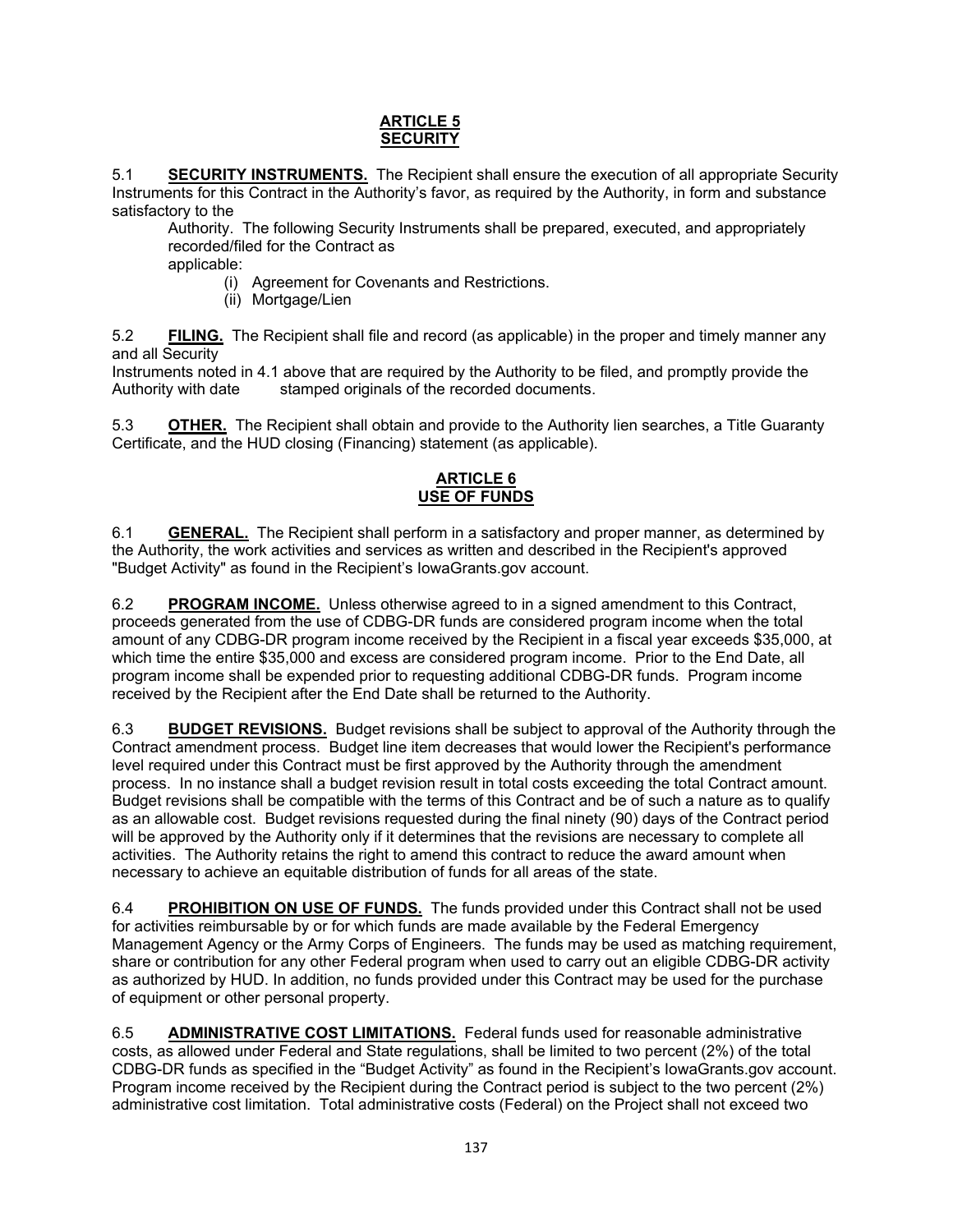percent (2%) of total Project Budget. Project delivery costs allocable to a Project site including but not limited to acquisition and environmental review activities are not included in administrative costs for purposes of this section. If necessary and reasonable, IEDA may provide additional Administration beyond 2% on a case-by-case basis, understanding that the overall HUD grant will never exceed 5% in total Administration costs.

6.6 **DUPLICATION OF BENEFITS.** 42 U.S.C. 5155 provides that any federal agency administering any program providing financial assistance to person, business concerns or other entities suffering losses as a result of a major disaster or emergency, shall assure that no such person, business concern, or other entity will receive such assistance with respect to any part of such loss as to which it has received financial assistance under any other federal program or from insurance or any other source (the "Duplication of Benefits Rules"). The Recipient covenants to comply with the Duplication of Benefits Rules and to report any information with respect to the Duplication of Benefits Rules to IEDA as a condition to disbursements under this Contract.

6.7 **COMPLIANCE WITH PROGRAM RULES.** All activities conducted and services performed pursuant to this contract shall be conducted and performed in compliance with the Program Rules.

6.8 **DISASTER RELIEF REQUIREMENT.** Use of all funds pursuant to this Contract shall be for necessary expenses related to disaster relief, long-term recovery and restoration of infrastructure, housing and economic revitalization in areas covered by the declarations of major disasters declared under Title IV of the Robert T. Stafford Disaster Relief and Emergency Act (42 U.S.C., Section 5721 et Seq.) designated Disaster N. 4421 ("the disaster"). All projects funded under this agreement must be located in one or more county in the State of Iowa for which this disaster was presidentially declared.

6.9 **SPECIAL FLOOD HAZARD AREA.** No funds under this Project shall be expended with respect to property located in a Special Flood Hazard Area or equivalent in FEMA's most recent and current data source unless it also ensures that the action is designed or modified to minimize harm to or within the floodplain accordance with Executive Order 11988 and 24 CFR part 55.

6.10 **FLOOD INSURANCE REQUIREMENTS.** The following requirements shall apply to this Contract:  $(a)$  No funds under this Contract may be used for repair, replacement or restoration for damage to any personal, residential or commercial property if that person at any time has received federal flood disaster assistance that was conditional on the person first having obtained flood insurance under applicable federal law and the person has subsequently failed to obtain and maintain flood insurance as required under applicable federal law on such property.

(b) The Recipient shall notify property owners receiving disaster assistance for which the owner is required to obtain flood insurance as set forth herein that such property owners have a statutory responsibility to notify any transferee of the requirement to obtain and maintain flood insurance, and that the transferring owner may be liable if he or she fails to do so. The following duties and requirements shall apply:

(i) The transferor shall, not later than the date on which such transfer occurs, notify the transferee in writing of ANY requirements to (A) obtain flood insurance in accordance with applicable federal law with respect to such property, if the property is not so insured as of the date on which such property is transferred; and (B) maintain flood insurance in accordance with applicable federal law, which written notification shall be contained in the deed or other document evidencing the transfer of ownership of the property.

(ii) If the transferor of such property fails to provide notice as described in this subsection c and, subsequent to the transfer of such property (A) the transferee fails to obtain or maintain flood insurance in accordance with applicable federal law, with respect to such property; (B) such property is damaged by a flood disaster; and (C) federal disaster relief assistance is provided for the repair, replacement, or restoration of such property as a result of such damage, then the transferor shall be required to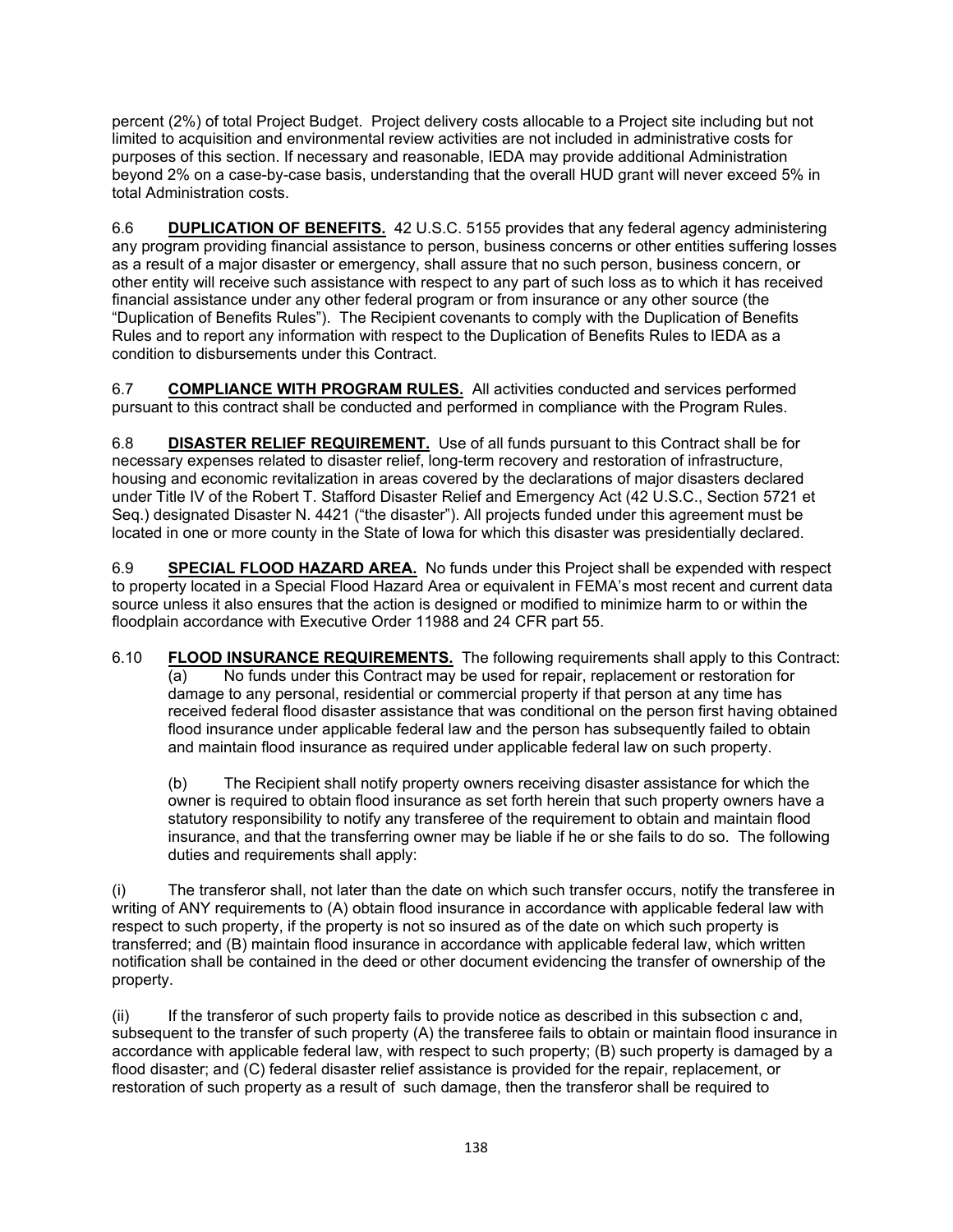reimburse the Federal Government in an amount equal to the amount of federal disaster release assistance provided with respect to such property.

(iii) The notification requirements of this section apply to personal, commercial or residential property for which federal disaster relief assistance made available in a flood disaster area has been provided, prior to the date on which the property is transferred, for repair, replacement or restoration of such property, if such assistance was conditioned upon obtaining flood insurance in accordance with applicable federal law with respect to such property.

(c) For purposes of this section, the term "Federal disaster relief assistance" applies to HUD or other federal assistance for disaster relief in "flood disaster areas," and the term "flood disaster area" has the meaning given such term in Section 582(d)(2) of the National Flood Insurance Reform Act of 1994, as amended, and includes an area receiving a presidential declaration of a major disaster or emergency as a result of flood conditions.

### **ARTICLE 7 CONDITIONS TO DISBURSEMENT OF FUNDS**

Unless and until the following conditions have been satisfied, the Authority shall be under no obligation to disburse to the Recipient any amounts under this Contract:

7.1 **CONTRACT EXECUTED.** The Contract shall have been properly executed and, where required, acknowledged.

7.2 **COMPLIANCE WITH ENVIRONMENTAL AND HISTORIC PRESERVATION REQUIREMENTS.** Funds shall not be released under this Contract for non-exempt activities until the Recipient has satisfied the environmental review and release of funds requirements set forth in 24 CFR Part 58, "Environmental Review Procedures for the Community Development Block Grant Program", and summarized in the Iowa Community Development Block Grant Management Guide, each to the extent applicable to the Program and not in conflict with the Program Rules. In addition, construction contracts for non-exempt activities shall not be executed and construction shall not begin prior to providing the Authority with documentation of the Recipient's compliance with Section 106 of the National Historic Preservation Act and 36 CFR Part 800, "Protection of Historic Properties." The Recipient shall comply with any Programmatic Agreement between the Iowa Economic Development Authority and the Iowa State Historic Preservation Office, applicable to any activities included in this contract. The Recipient shall comply with any lead agency agreement between FEMA and IEDA applicable to any activity included in this contract. If a property being acquired is located in an area designated as a special flood hazard area on the most current flood advisory maps of the Federal Emergency Management Agency (FEMA), additional environmental review must be performed that complies with the requirements of 24 CFR Part 55 and Executive Order 11988.

7.3 **FINANCIAL COMMITMENTS.** The Recipient shall have submitted a firm written commitment from each source of funds to the Project identified in the "In the "Budget Activity" as found in the Recipient's IowaGrants.gov account". Each agreement shall include the amount, terms, estimated time of contributions, and conditions of the financial commitment, as well as any schedules. These commitments must be in a form and amount acceptable to the Authority.

7.4 **PERMITS AND LICENSES.** The Authority reserves the right to withhold funds until the Authority has reviewed and approved all material, such as permits or licenses from other state or Federal agencies, which may be required prior to Project commencement.

7.5 **EXCESSIVE FORCE POLICY.** The Authority, prior to release of funds under this Contract, shall review and approve the Recipient's policy on protecting individuals engaged in nonviolent civil rights demonstrations from the use of excessive force by law enforcement agencies within its jurisdiction, and enforcing state and local laws against physically barring entrance to or exit from a facility or location which is the subject of such nonviolent civil rights demonstrations within its jurisdiction, consistent with the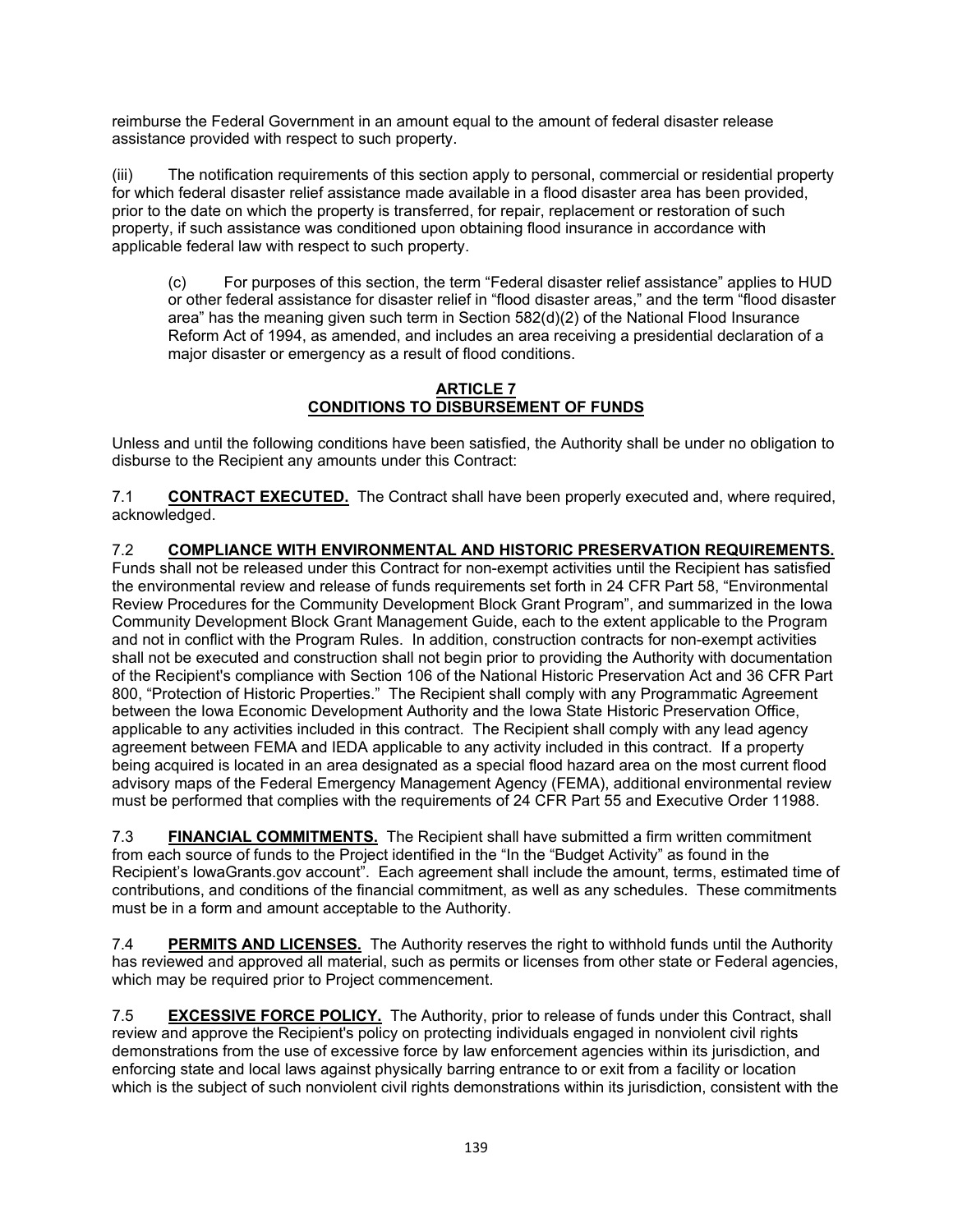provisions of Section 906 of the National Affordable Housing Act of 1990 and Subsection 104(l) of the Housing and Community Development Act of 1974, as amended.

# 7.6 **RESIDENTIAL ANTI/DISPLACEMENT AND RELOCATION ASSISTANCE PLAN APPROVAL.**

The Authority, prior to release of funds under this Contract, shall review and approve the Recipient's Residential Anti/Displacement and Relocation Assistance Plan, consistent with the requirements of Section 104(d) of the Housing and Community Development Act of 1974, as amended.

7.6 **CONDITIONS TO DISBURSEMENT FOR A SPECIFIC ACTIVITY.** For each activity included in this grant as identified in the "Budget Activity" found in the Recipient's IowaGrants.gov account the Recipient shall comply with the corresponding applicable conditions noted in iowagrants.gov prior to release of funds for that activity.

# 7.7 **CONDITIONS TO DISBURSEMENT NECESSITATING OUTSIDE AGENCY ACTION FOR A**

**SPECIFIC ACTIVITY.** The Recipient shall comply with the corresponding applicable conditions prior to release of funds for that activity, for any items listed below that apply to outside agency actions. If no applicable conditions are identified below, none of the conditions in this Section shall apply to the activities funded by this Contract as described in the "Budget Activity" as found in the Recipient's IowaGrants.gov account to the Contract.

# ARTICLE 8

# **REPRESENTATIONS AND WARRANTIES OF RECIPIENT**

To induce the Authority to make the Grant referred to in this Contract, the Recipient represents, covenants and warrants that:

8.1 **AUTHORITY.** The Recipient is duly authorized and empowered to execute and deliver the Contract. All required actions on the Recipient's part, such as appropriate resolution of its governing board for the execution and delivery of the Contract, have been effectively taken.

8.2 **FINANCIAL INFORMATION.** All financial statements and related materials concerning the Project provided to the Authority are true and correct in all material respects and completely and accurately represent the subject matter thereof as of the Start Date of the statements and related materials, and no material adverse change has occurred since that date.

8.3 **CLAIMS AND PROCEEDINGS.** There are no actions, lawsuits or proceedings pending or, to the knowledge of the Recipient, threatened against the Recipient affecting in any manner whatsoever their rights to execute the Contract or the ability of the Recipient to make the payments required under the Contract, or to otherwise comply with the obligations of the Contract. There are no actions, lawsuits or proceedings at law or in equity, or before any governmental or administrative authority pending or, to the knowledge of the Recipient, threatened against or affecting the Recipient or any property involved in the Project.

8.4 **PRIOR AGREEMENTS.** The Recipient has not entered into any verbal or written contracts, agreements or arrangements of any kind which are inconsistent with the Contract.

8.5 **START DATE.** The covenants, warranties and representations of this Article are made as of the Start Date of this Contract and shall be deemed to be renewed and restated by the Recipient at the time of each advance or request for disbursement of funds.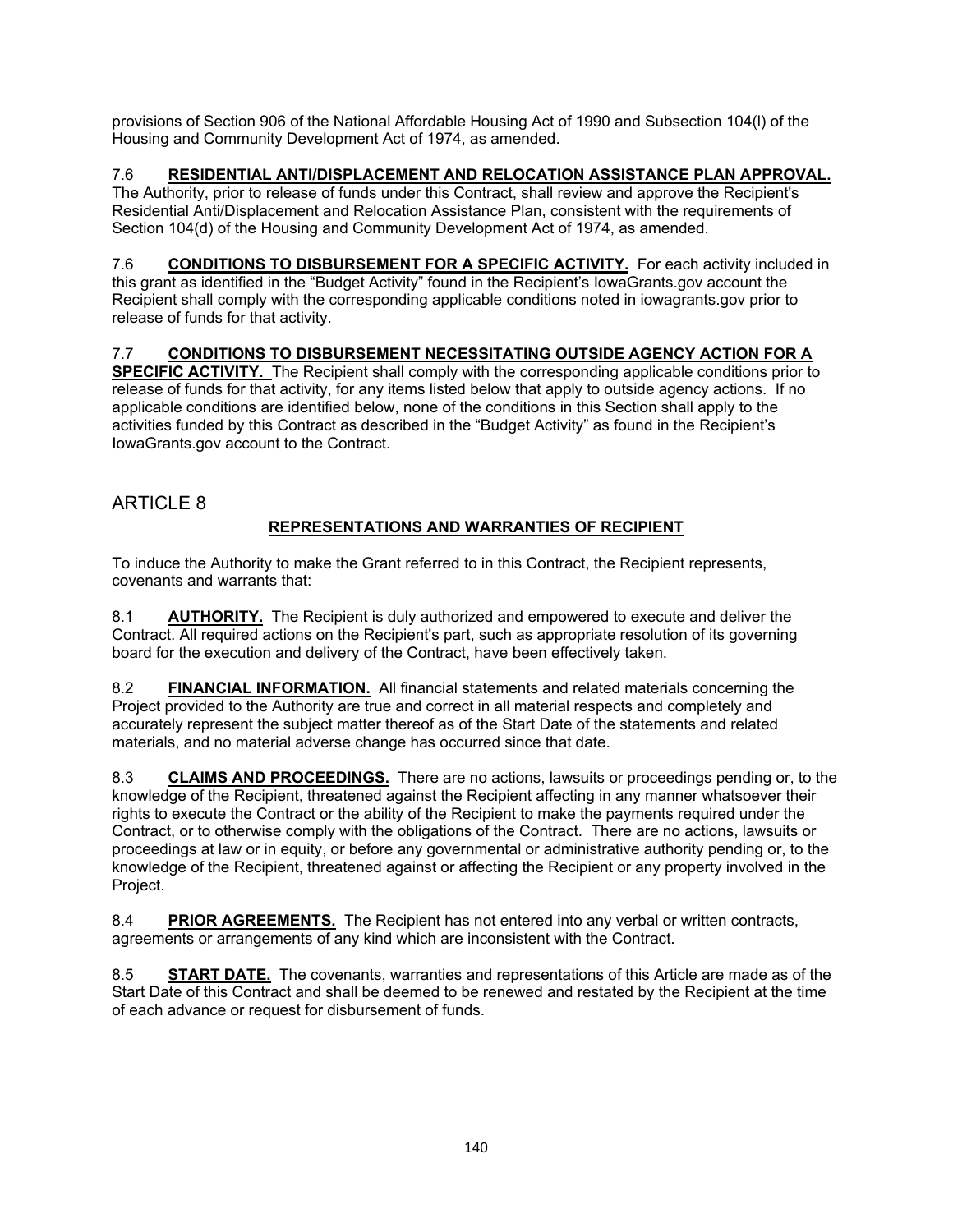### **ARTICLE 9 COVENANTS OF THE RECIPIENT**

9.1 **AFFIRMATIVE COVENANTS.** Until the Project has been closed out, audited, and approved by IEDA, the Recipient covenants with IEDA that:

(a) PROJECT WORK AND SERVICES. The Recipient shall perform the work and services detailed in the CDBG-DR "Budget Activity" as found in the Recipient's IowaGrants.gov account by the End Date.

(b) REPORTS. The Recipient shall prepare, review and sign the requests and reports as specified below in the form and content specified by the Authority. The Recipient shall review all Requests for Payment and verify that claimed expenditures are allowable costs. The Recipient shall maintain documentation adequate to support the claimed costs. The Recipient shall submit Request for Payment at least quarterly for each "Budget Activity".

### **REPORT DUE DATE**

| 1. | Request for Payment                                                                | At least every three (3) months    |
|----|------------------------------------------------------------------------------------|------------------------------------|
| 2. | <b>Activity Status Report</b>                                                      | At least every three (3) months    |
| 3. | Section 3 Report (if applicable)                                                   | Submitted annually                 |
| 4. | Updates to the Applicant/Recipient Disclosure Report<br>(HUD Disclosure Form 2880) | As needed due to changes           |
| 5. | Final request for Payment / Status Report                                          | Within 30 days of End Date         |
| 6. | Single Audit Form (required)                                                       | Within 30 days of receipt          |
| 7. | Audit Reports (if applicable)                                                      | Within 30 days of audit completion |
| 8. | Other reports as required by the Authority and the<br>Program Rules                | As needed                          |

The Authority reserves the right to require more frequent submission of the Activity Status Report than as shown above if, in the opinion of the Authority, more frequent submissions would help improve the Recipient's CDBG-DR program.

(c) RECORDS. The Recipient shall maintain books, records, documents and other evidence pertaining to all costs and expenses incurred and revenues received under this Contract in sufficient detail to reflect all costs, direct and indirect, of labor, materials, equipment, supplies, services and other costs and expenses of whatever nature, for which payment is claimed under this Contract. The Recipient shall maintain books, records and documents in sufficient detail to demonstrate compliance with the Contract and shall maintain these materials for a minimum of three years beyond the date upon which IEDA's grant with HUD is closed. Records shall be retained beyond the prescribed period if any litigation or audit is begun or if a claim is instituted involving the grant or agreement covered by the records. In these instances, the records shall be retained until the litigation, audit or claim has been finally resolved.

(d) ACCESS TO RECORDS/INSPECTIONS. The Recipient shall, without prior notice and at any time, permit HUD or its representatives, the General Accounting Office or its representatives, and the Authority, its representatives or the State Auditor to examine, audit and/or copy (i) any plans and work details pertaining to the Project, (ii) all of the Recipient's books, records and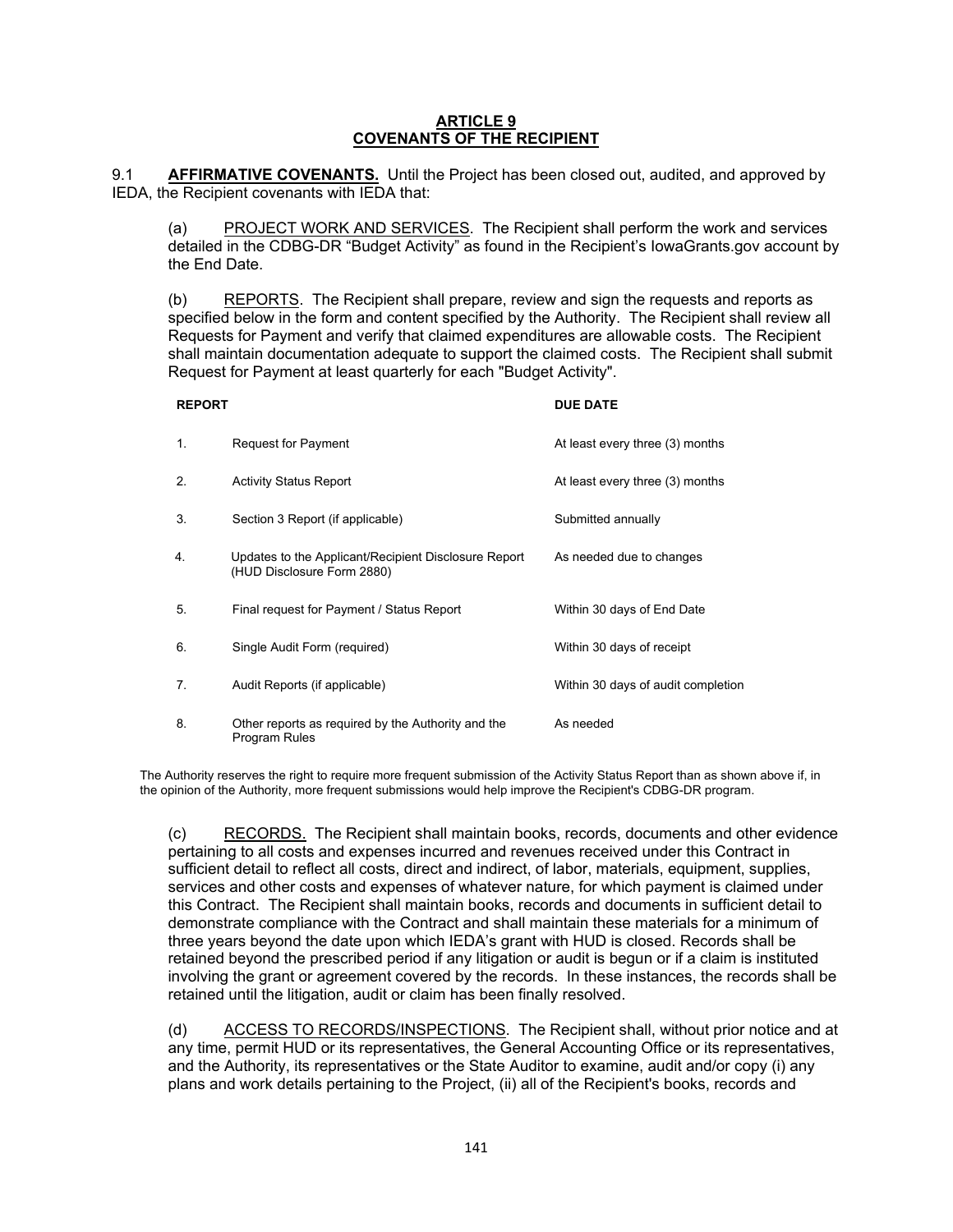accounts, and (iii) all other documentation or materials related to this Contract; the Recipient shall provide proper facilities for making such examination and/or inspection.

(e) USE OF GRANT FUNDS. The Recipient shall expend funds received under the Contract only for the purposes and activities described in the CDBG-DR application, this Contract, the "Budget Activity" as found in the Recipient's IowaGrants.gov account, and as approved by the Authority.

(f) DOCUMENTATION. The Recipient shall deliver to IEDA, upon request, (i) copies of all contracts or agreements relating to the Project, (ii) invoices, receipts, statements or vouchers relating to the Project, (iii) a list of all unpaid bills for labor and materials in connection with the Project, and (iv) budgets and revisions showing estimated Project costs and funds required at any given time to complete and pay for the Project.

(g) NOTICE OF PROCEEDINGS. The Recipient shall promptly notify IEDA of the initiation of any claims, lawsuits or proceedings brought against the Recipient.

(h) INDEMNIFICATION. The Recipient shall indemnify and hold harmless the Authority, its officers and employees from and against any and all claims or losses accruing or resulting from any and all claims of subcontractors, laborers and any other person, firm or corporation furnishing or supplying work, services, materials or supplies in connection with the performance of this Contract (singularly, a "Vendor" and, collectively, "Vendors") and from any and all claims and losses accruing or resulting from any person, firm or corporation who may be injured or damaged by the Recipient in the performance of this Contract, including but not limited to claims under worker's compensation acts, claims of damages because of bodily injury including personal injury, sickness or disease, death, injury to or destruction of tangible property including but not limited to loss of use therefrom; and from claims arising out negligent errors, omissions or acts of the Recipient. The Recipient shall require that any subrecipient or Vendor provide such indemnification to the Authority in addition to the indemnification provided by the Recipient.

(i) NOTICE TO AUTHORITY. In the event the Recipient becomes aware of any material alteration in the Project, initiation of any investigation or proceeding involving the Project, or any other similar occurrence, the Recipient shall promptly notify the Authority.

(j) CERTIFICATIONS. The Recipient certifies and assures that the Project will be conducted and administered in compliance with all applicable Federal and State laws, regulations and orders. Certain statutes are expressly made applicable to activities assisted under the Act by the Act itself, while other laws not referred to in the Act may be applicable to such activities by their own terms. The Recipient certifies and assures compliance with the applicable orders, laws and implementing regulations, including but not limited to, the following, as modified by the waivers and alternative requirements contained in the Program Rules:

(i) Financial Management guidelines issued by the U.S. Office of Management and Budget, OMB 2 CFR part 200, subpart E.

(ii) Title I of the Housing and Community Development Act of 1974 as amended (42 U.S.C. 5301 et seq.); and regulations which implement these laws.

(iii) Title VI of the Civil Rights Act of 1964 as amended (Public Law 88-352; 42 U.S.C. 2000d et seq.); Title VIII of the Civil Rights Act of 1968 as amended (Public Law 90-284; 42 U.S.C. 3601 et seq.); the Iowa Civil Rights Act of 1965; Chapter 19B.7, Code of Iowa, and Iowa Executive Order #34, dated July 22, 1988; Iowa Code Chapter 216, Presidential Executive Order 11063, as amended by Executive Order 12259; Presidential Executive Order 11246, as amended by Presidential Executive Order 11375; Section 504 of the Vocational Rehabilitation Act of 1973 as amended (29 U.S.C. 794); the Age Discrimination Act of 1975 as amended (42 U.S.C. 6101 et seq.); the Americans with Disabilities Act, as applicable, (P. L.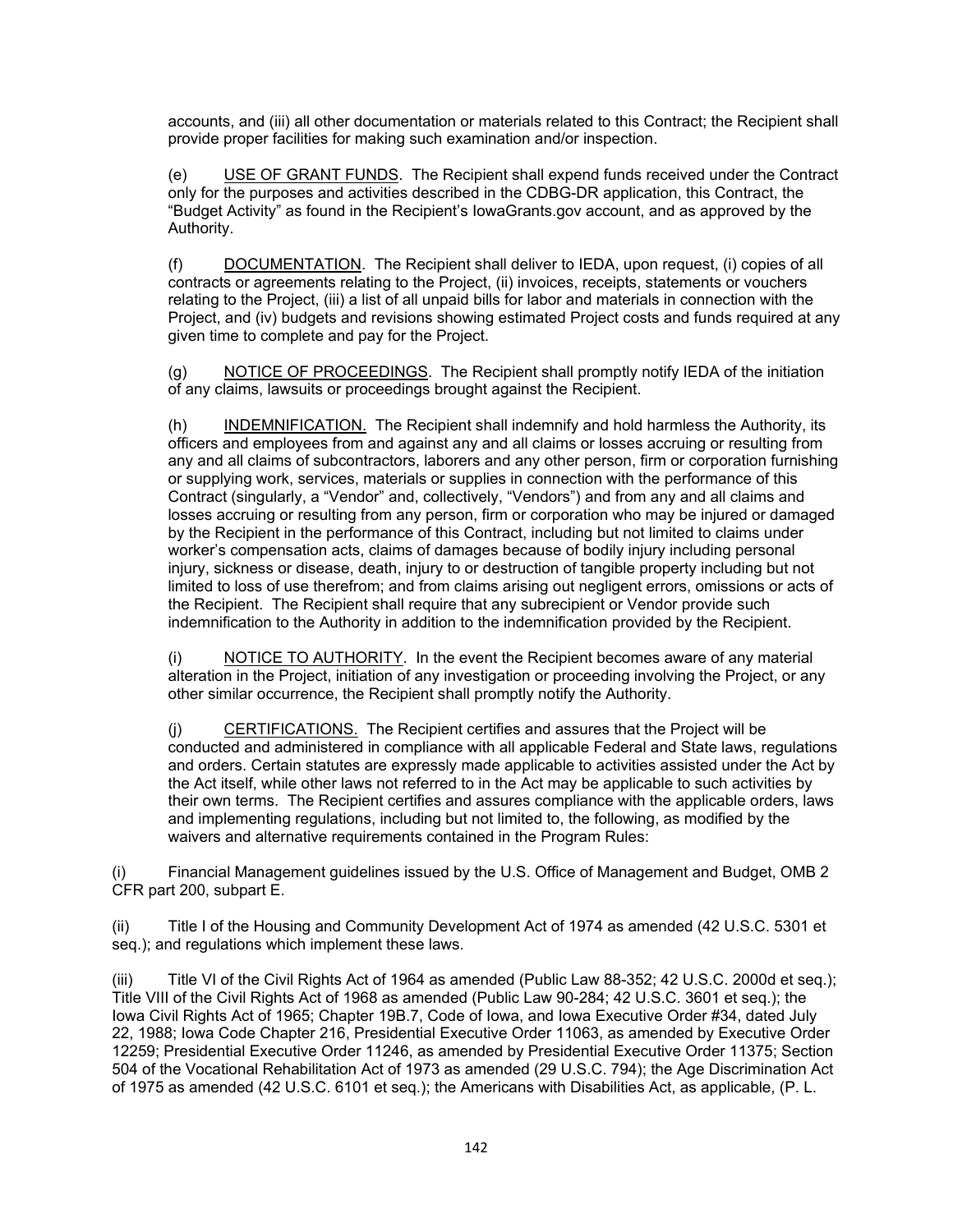101-336, 42 U.S.C. 12101-12213); and related Civil Rights and Equal Opportunity statutes; and regulations which implement these laws.

(iv) Fair Housing Act, Public Law 90-284. The Public Fair Housing Act is part of Title VIII of the Civil Rights Act of 1968 as amended (42 U.S.C. 3601 et seq.); Section 109 of the Title I of the Housing and Community Development Act of 1974, as amended; Section 3 of the Housing and Urban Development Act of 1968 as amended (12 U.S.C. 1701u); and regulations which implement these laws.

(v) Department of Housing and Urban Development regulations governing the CDBG program, 24 Code of Federal Regulations, Part 570.

(vi) Section 102 of the Department of Housing and Urban Development Reform Act of 1989 (P.L. 101-235), and implementing regulations.

(vii) Requirements for the Notification, Evaluation, and Reduction of Lead-Based Paint Hazards in Federally Owned Residential Property and Housing Receiving Federal Assistance; Final Rule (24 CFR Part 35, et al.); Lead Based Paint Poisoning Prevention Act (42 U.S.C. 4821 - 4846), as amended, and implementing regulations.

(viii) Davis-Bacon Act, as amended (40 U.S.C. 276a - 276a-5), where applicable under Section 110 of the Housing and Community Development Act of 1974, as amended; Contract Work Hours and Safety Standards Act (40 U.S.C. 327 et seq.); the Copeland Anti-Kickback Act (18 U.S.C. 874); and regulations which implement these laws.

(ix) National Environmental Policy Act of 1969 and implementing regulations.

(x) Uniform Relocation Assistance and Real Property Acquisition Policies Act of 1970, as amended, (URA)(42 U.S.C. 4601 - 4655) and implementing regulations; Section 104(d) of the Housing and Community Development Act of 1974, as amended, governing the residential antidisplacement and relocation assistance plan; Section 105(a)(11) of the Housing and Community Development Act of 1974, as amended, governing optional relocation assistance.

(xi) Financial and Program Management guidelines issued by the Iowa Economic Development Authority: the Iowa CDBG Management Guide and the IEDA Audit Guide, to the extent applicable to the Program and not in conflict with the Program Rules.

(xii) Government-wide Restriction on Lobbying Certification [Section 319 of Public Law 101-121] and implementing regulations.

(xiii) Fair Labor Standards Act and implementing regulations.

(xiv) Hatch Act (regarding political partisan activity and Federally funded activities) and implementing regulations.

(xv) Citizen participation, hearing and access to information requirements found under sections 104(a)(2) and 104(a)(3) of Title I of the Housing and Community Development Act of 1974.

(xvi) Subsection 104(l) of Title I of the Housing and Community Development Act of 1974, as amended, regarding the prohibition of the use of excessive force in nonviolent civil rights demonstrations and the enforcement of state and local laws on barring entrance to or exit from facilities subject to such demonstrations.

(xvii) Drug-Free Workplace Act.

(k) MAINTENANCE OF PROJECT PROPERTY AND INSURANCE. The Recipient and any subrecipient shall maintain the Project property in good repair and condition, ordinary wear and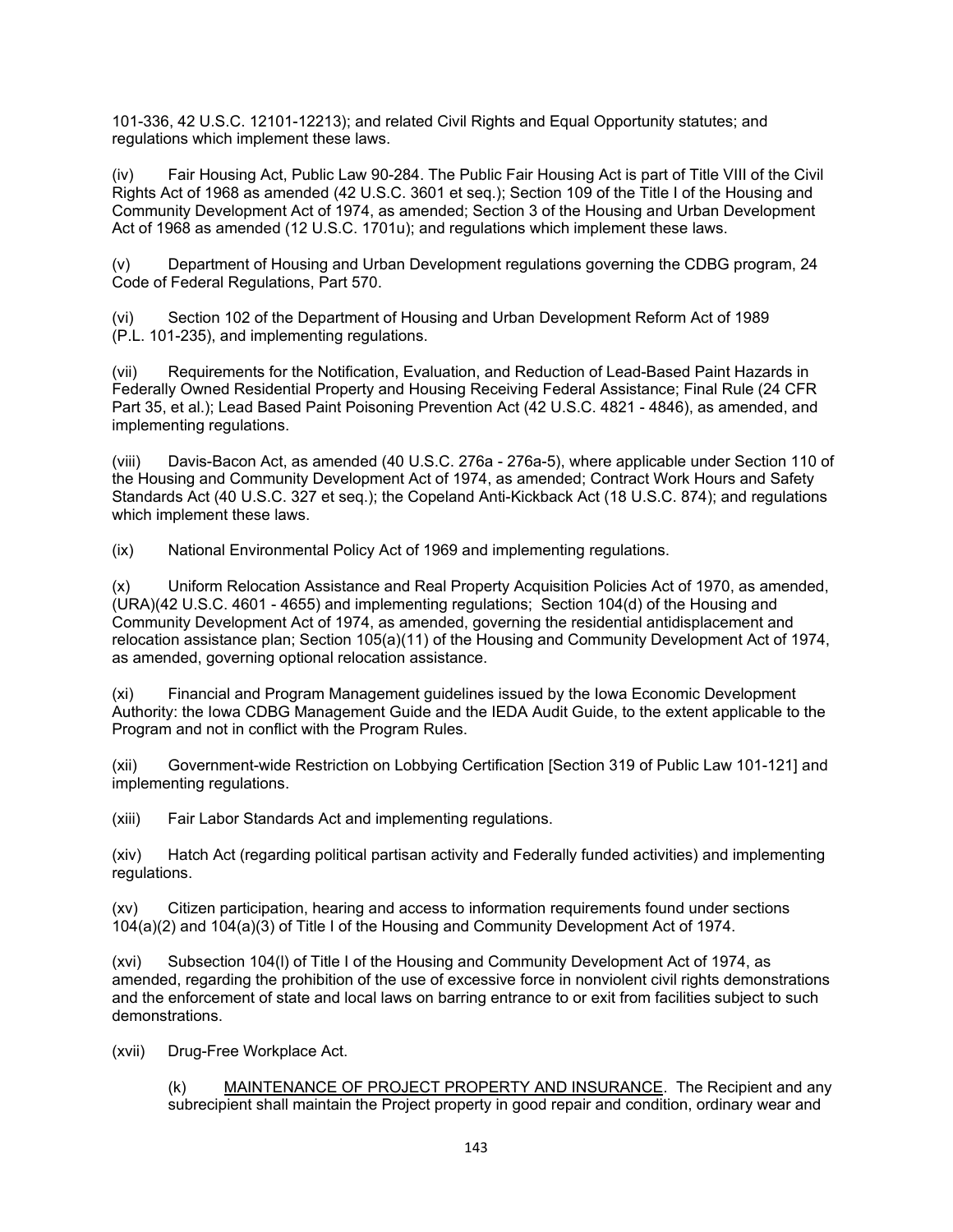tear excepted, and shall not suffer or commit waste or damage upon the Project property. The Recipient or subrecipient shall pay for and maintain insurance as is customary in their industry. This insurance shall be in an amount not less than the full insurable value of the Project property. In addition, the Recipient shall purchase and maintain liability insurance sufficient to afford coverage for any acts for which the Recipient is required to indemnify the Authority pursuant to this Section 8.1. The subrecipient shall name the Recipient and Authority as a mortgagee and/or an additional loss payee, as appropriate, and the Recipient shall name the Authority as a mortgagee and/or an additional loss payee, as appropriate. The Recipient or subrecipient shall maintain copies of the policies as appropriate.

9.2 **NEGATIVE COVENANTS.** During the Contract term the Recipient covenants with IEDA that it shall not, without the prior written disclosure to and prior written consent of IEDA, directly or indirectly:

- (a) ASSIGNMENT. Assign its rights and responsibilities under this Contract.
- (b) ADMINISTRATION. Discontinue administration activities under the Contract.

### **ARTICLE 10 DEFAULT AND REMEDIES**

10.1 **EVENTS OF DEFAULT.** The following shall constitute Events of Default under this Contract:

(a) MATERIAL MISREPRESENTATION. If at any time any representation, warranty or statement made or furnished to the Authority by, or on behalf of the Recipient in connection with this Contract or to induce the Authority to make a grant to the Recipient shall be determined by the Authority to be incorrect, false, misleading or erroneous in any material respect when made or furnished and shall not have been remedied to the Authority's satisfaction within thirty (30) days after written notice by the Authority is given to the Recipient.

(b) NONCOMPLIANCE. If there is a failure by the Recipient to comply with any of the covenants, terms or conditions contained in this Contract.

(c) END DATE. If the Project, in the sole judgment of the Authority, is not completed on or before the End Date.

(d) MISSPENDING. If the Recipient expends Grant proceeds for purposes not described in the CDBG-DR National Resilient Disaster Recovery Phase ONE and TWO application, this Contract, or as authorized by the Authority.

(e) INSURANCE. If loss, theft, damage or destruction of any substantial portion of the property of the Recipient occurs for which there is either no insurance coverage or for which, in the opinion of the Authority, there is insufficient insurance coverage.

10.2 **NOTICE OF DEFAULT.** IEDA shall issue a written notice of default providing therein a fifteen (15) day period in which the Recipient shall have an opportunity to cure, provided that cure is possible and feasible.

10.3 **REMEDIES UPON DEFAULT.** If, after opportunity to cure, the default remains, IEDA shall have the right, in addition to any rights and remedies available to it to do one or more of the following:

(a) exercise any remedy provided by law,

(b) require immediate repayment of up to the full amount of funds disbursed to the Recipient under this Contract plus interest.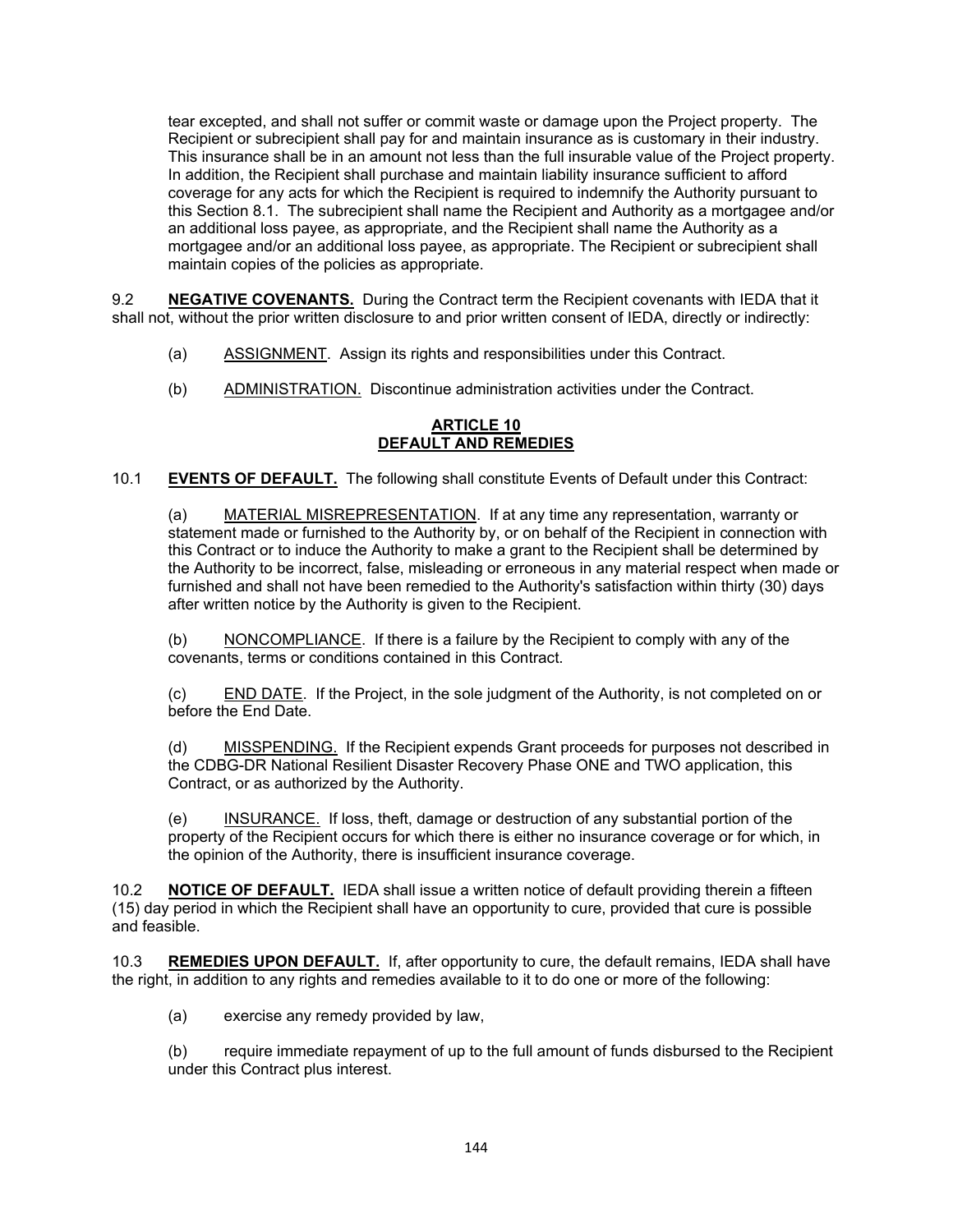10.4 **FAILURE TO MEET PERFORMANCE TARGETS.** If the Recipient is determined by the Authority to be in default of this Contract due to meeting less than one hundred percent (100%) of its Performance Targets, the Authority may require full Grant repayment or, at its discretion, the Authority may require partial repayment of Grant proceeds which allows partial credit for the performance targets which have been met, or the Authority may require other remedies that the Authority determines to be appropriate.

## **ARTICLE 11 INCORPORATED DOCUMENTS**

11.1 **DOCUMENTS INCORPORATED BY REFERENCE.** The Recipient shall comply with the terms and conditions of the following documents which are hereby incorporated by reference:

- (a) "Budget Activity" as found in the Recipient's IowaGrants.gov account.
- 
- (b) Attachment A<br>(c) 2019 Iowa Flo 2019 Iowa Floods Policies and Procedures Manual [www.iowaeconomidevelopment.com/DisasterXXXXX](http://www.iowaeconomidevelopment.com/DisasterXXXXX) - to be created
- (d) Federal Register Notice dated January, 27, 2020; Vol. 85, No. 17 Pages 4681-4690

11.2 **ORDER OF PRIORITY.** In the event of a conflict between documents of this Contract, the following order of priority shall govern:

- (a) Articles 1 through 12 herein.
- (b) The "Budget Activity" as found in the Recipient's IowaGrants.gov account.
	- (d) Program Rules (2019 Iowa Floods Policies and Procedures Manual)

11.3 **SUPERSEDING AUTHORITY.** Notwithstanding any provision herein to the contrary, in the event of any provision of this Contract, including Attachment A, conflicts with any of the Program Rules, such conflicting provisions shall be of no force and effect, the Program Rules shall apply in lieu thereof as though fully set forth herein.

## **ARTICLE 12 MISCELLANEOUS**

12.1 **LIMIT ON GRANT PROCEEDS ON HAND.** The Recipient shall request Project funds only as needed and shall not have more than five hundred dollars (\$500.00) of Grant proceeds, including earned interest, on hand for a period of longer than ten (10) working days, after which time any surplus amount shall be returned to the Authority.

12.2 **BINDING EFFECT.** This Contract shall be binding upon and shall inure to the benefit of the Authority and Recipient and their respective successors, legal representatives and assigns. The obligations, covenants, warranties, acknowledgments, waivers, agreements, terms, provisions and conditions of this Contract shall be jointly and severally enforceable against the parties to this Contract.

12.3 **SURVIVAL OF CONTRACT.** If any portion of this Contract is held to be invalid or unenforceable, the remainder shall be valid and enforceable. The provisions of this Contract shall survive the execution of all instruments herein mentioned and shall continue in full force until the Project is completed as determined by the Authority.

12.4 **GOVERNING LAW.** This Contract shall be interpreted in accordance with the laws of the State of Iowa, and any action relating to the Contract shall only be commenced in the Iowa District Court for Polk County or the United States District Court for the Southern District of Iowa.

12.5 **NOTICES.** Whenever this Contract requires or permits any funding request, notice, report, or written request by one party to another, it shall be in delivered through IowaGrants.gov. Alternately the Authority may rely on the United States Mail as the Authority deems appropriate. Any such notice given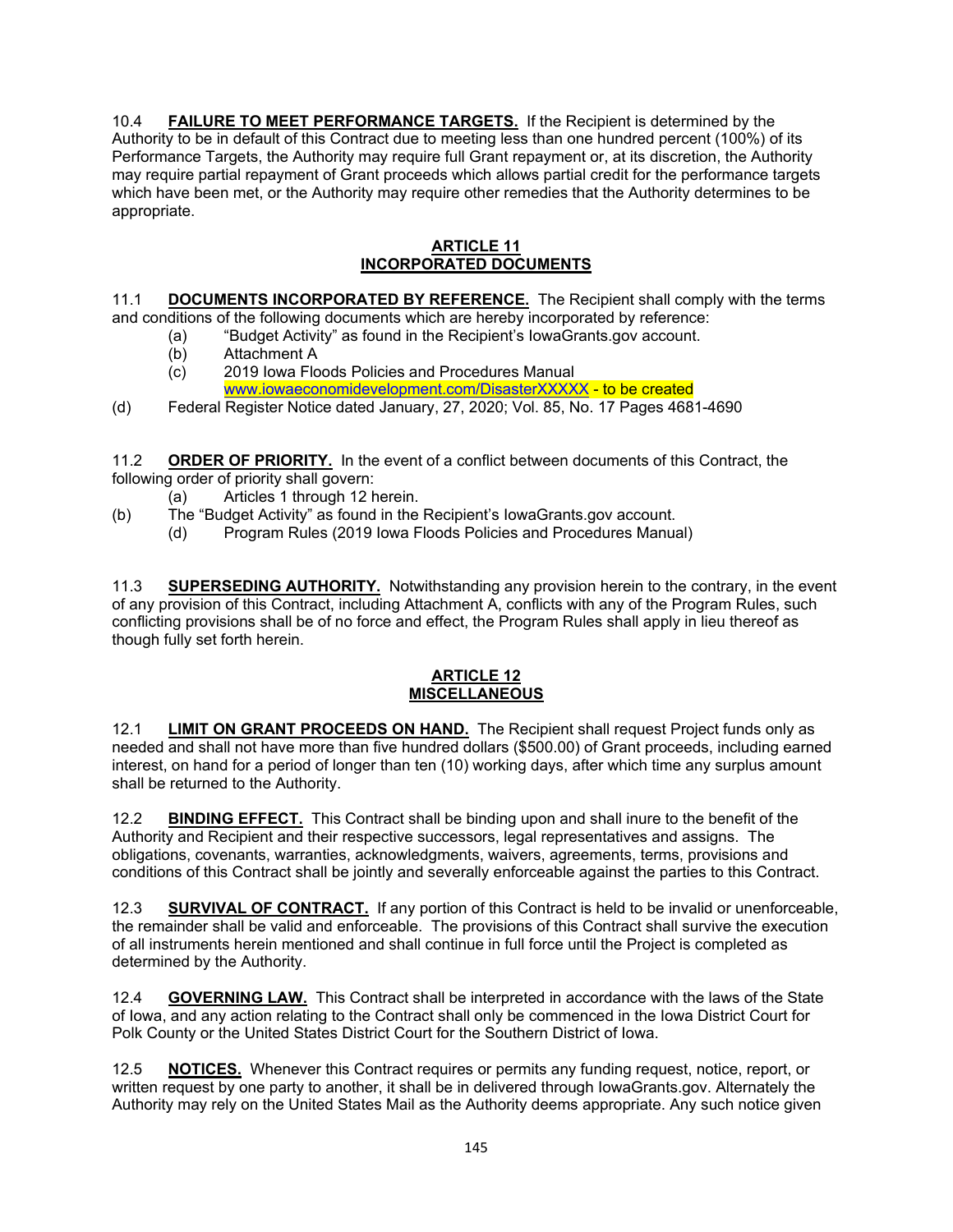hereunder shall be deemed delivered upon the earlier of actual receipt or two (2) business days after posting. The Authority may rely on the address of the Recipient set forth heretofore, as modified from time to time, as being the address of the Recipient.

12.6 **WAIVERS.** No waiver by the Authority of any default hereunder shall operate as a waiver of any other default or of the same default on any future occasion. No delay on the part of the Authority in exercising any right or remedy hereunder shall operate as a waiver thereof. No single or partial exercise of any right or remedy by the Authority shall preclude future exercise thereof or the exercise of any other right or remedy.

12.7 **LIMITATION.** It is agreed by the Recipient that the Authority shall not, under any circumstances, be obligated financially under this Contract except to disburse funds according to the terms of the Contract.

12.8 **HEADINGS.** The headings in this Contract are intended solely for convenience of reference and shall be given no effect in the construction and interpretation of this Contract.

12.9 **INTEGRATION.** This Contract contains the entire understanding between the Recipient and the Authority and any representations that may have been made before or after the signing of this Contract, which are not contained herein, are nonbinding, void and of no effect. None of the parties have relied on any such prior representation in entering into this Contract.

12.10 **COUNTERPARTS.** This Contract may be executed in any number of counterparts, each of which shall be deemed to be an original, but all of which together shall constitute one and the same instrument.

12.11 **IOWAGRANTS.GOV.** The Authority reserves the right to require the Recipient to utilize the IowaGrants.gov system to conduct business associated with this Contract.

12.12 **TIME IS OF THE ESSENCE.** Time is of the essence with respect to the performance of the terms of the Contract and Related Documents.

IN WITNESS WHEREOF, the parties have executed this Contract as of the Start Date first stated.

## **RECIPIENT: City/County**

BY:

**Street Suite** City, IA ZIP

Mayor **The Community Community** Communist Communist Communist Communist Communist Communist Communist Communist Communist Communist Communist Communist Communist Communist Communist Communist Communist Communist Communist

**IOWA ECONOMIC DEVELOPMENT AUTHORITY:**

BY:

Timothy R. Waddell, Division Administrator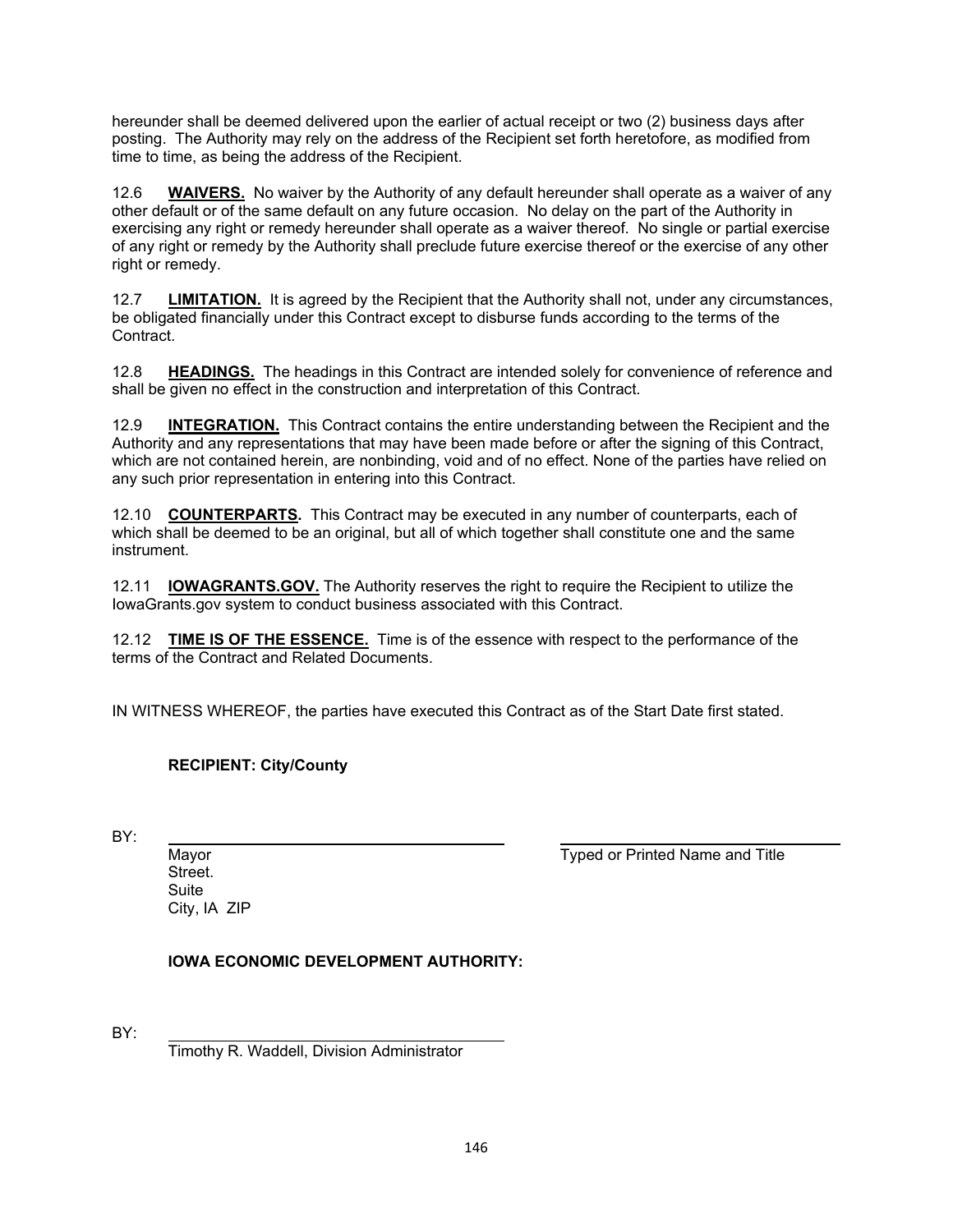## **ATTACHMENT A**

### **GENERAL PROVISIONS COMMUNITY DEVELOPMENT BLOCK GRANT PROGRAM October 4, 2016**

### **1.0 AMENDMENT.**

(a) WRITING REQUIRED. The Contract may only be amended through written prior approval of the Authority through IowaGrants.gov. Examples of situations where amendments are required include extensions for completion of Project activities, changes to the Project including, but not limited to, alteration of existing approved activities or inclusion of new activities.

(b) UNILATERAL MODIFICATION. Notwithstanding paragraph "a" above, the Authority may unilaterally modify the Contract at will in order to accommodate any change in the Act or any change in the interpretation of the Act or any applicable Federal, State or local laws, regulations, rules or policies. A copy of such unilateral modification will be given to the Recipient as an amendment to this Contract.

(c) AUTHORITY REVIEW. The Authority will consider whether an amendment request is so substantial as to necessitate reevaluating the Authority's original funding decision on the Project. An amendment will be denied if it substantially alters the circumstances under which the Project funding was originally approved or if it conflicts with the Program Rules.

### **2.0 AUDIT REQUIREMENTS.**

(a) SINGLE AUDIT. The Recipient shall ensure that an audit is performed in accordance with the Single Audit Act Amendment of 1996; OMB 2 CFR part 200, subpart E; and OMB 2 CFR part 200, subpart F, as applicable, and the Iowa CDBG Management Guide.

(b) ADDITIONAL AUDIT. As a condition of the grant to the Recipient, the Authority reserves the right to require the Recipient to submit to a post Project completion audit and review in addition to the audit required above.

**3.0 COMPLIANCE WITH LAWS AND REGULATIONS.** The Recipient shall comply with all applicable State and Federal laws, rules, ordinances, regulations and orders including all Federal laws and regulations described in 24 CFR subpart K.

**4.0 UNALLOWABLE COSTS.** If the Authority determines at any time, whether through monitoring, audit, closeout procedures or by other means or process, that the Recipient has expended funds which are unallowable, the Recipient will be notified of the questioned costs and given an opportunity to justify questioned costs prior to the Authority's final determination of the disallowance of costs. Appeals of any determinations will be handled in accordance with the provisions of Chapter 17A, Iowa Code. If it is the Authority's final determination that costs previously paid by the Authority are unallowable under the terms of the Contract, the expenditures will be disallowed and the Recipient shall repay to the Authority any and all disallowed costs. Real property under the Recipient's control in excess of \$25,000 and equipment that was acquired or improved in whole or in part with CDBG-DR funds shall be used to meet one of the National Objectives pursuant to 24 CFR 570.208 until five (5) years after expiration of the Agreement. If Recipient fails to use CDBG-DR assisted real property that meets a National Objective during the five (5) year period the Recipient shall pay IEDA an amount equal to the current fair market value of the property less any portion of the value attributable to expenditures of non-CDBG-DR funds for acquisition or improvement to the real property.

**5.0 PROGRAM INCOME.** All program income, as defined in 2 CFR part 200, subpart E and 24 CFR 570.489, shall be added to the Project "Budget Activity" and used to further eligible Project objectives as defined in the Contract and the "Budget Activity" in the CDBG-DR Application. Program income not used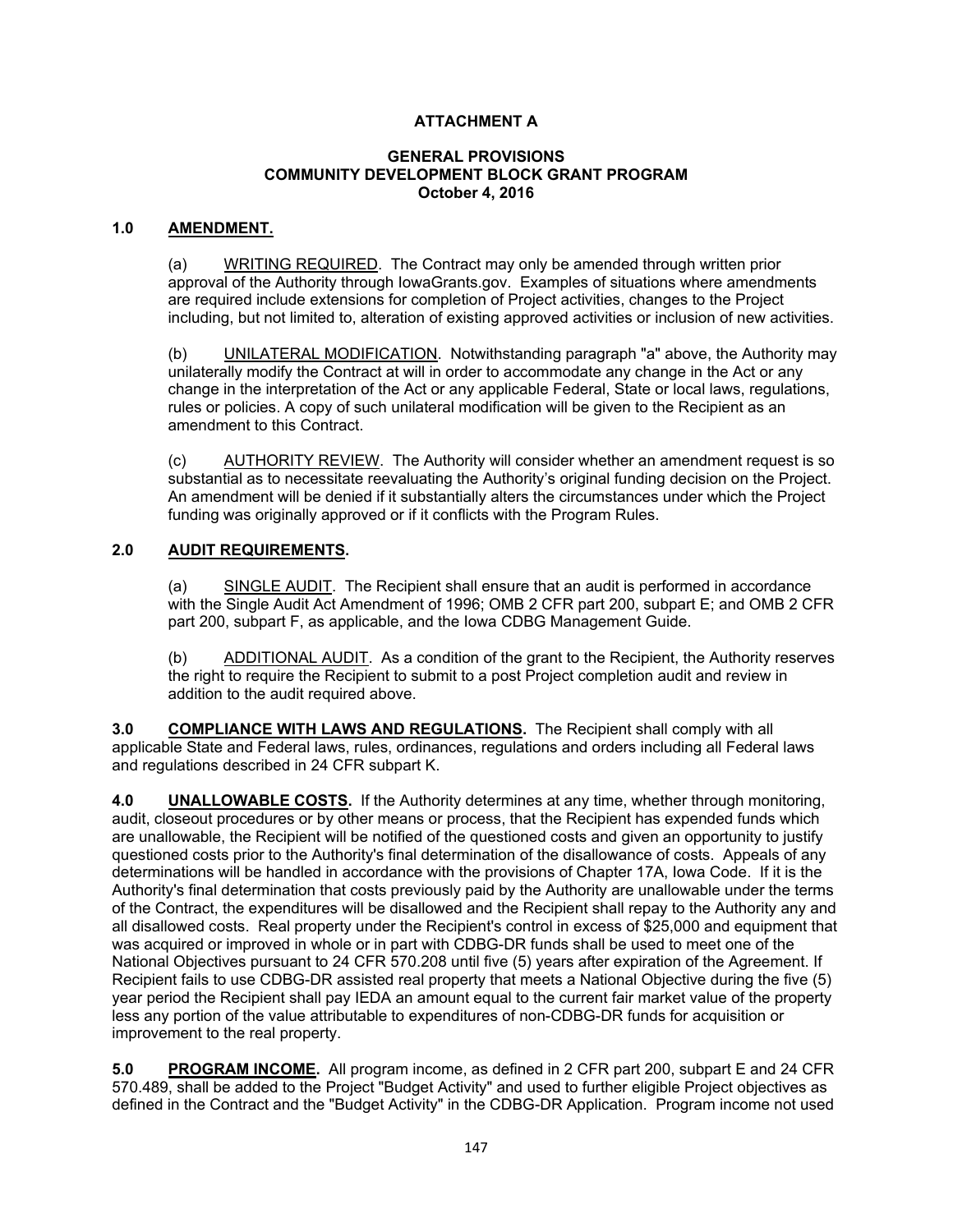to further Project objectives will be deducted from the total Project "Budget Activity" for the purpose of determining the amount of reimbursable costs under the Contract. In cases of dispute, final decisions regarding the definition or disposition of program income shall be made by the Authority.

**6.0 INTEREST EARNED.** To the extent that interest is earned on advances of CDBG-DR funds, this interest shall be returned to the Authority, except that the Recipient may keep interest amounts of up to \$100 per year for administrative expenses.

**7.0 SUSPENSION.** When the Recipient has failed to comply with the Contract, award conditions or standards, the Authority may, on reasonable notice to the Recipient, suspend the Contract and withhold future payments, or prohibit the Recipient from incurring additional obligations of CDBG-DR funds. Suspension may continue until the Recipient completes the corrective action as required by the Authority. The Authority may allow such necessary and proper costs which the Recipient could not reasonably avoid during the period of suspension provided the Authority concludes that such costs meet the provisions of HUD regulations issued pursuant to OMB 2 CFR part 200, subpart E.

## **8.0 TERMINATION.**

(a) FOR CAUSE. The Authority may terminate the Contract in whole, or in part, whenever the Authority determines that the Recipient has failed to comply with the terms and conditions of the Contract.

(b) FOR CONVENIENCE. The Parties may terminate the Contract in whole, or in part, when all parties agree that the continuation of the Project would not produce beneficial results commensurate with the future disbursement of funds.

(c) DUE TO REDUCTION OR TERMINATION OF CDBG-DR FUNDING. At the discretion of the Authority, the Contract may be terminated in whole, or in part, if there is a reduction or termination of CDBG-DR Federal block grant funds to the State.

## **9.0 PROCEDURES UPON TERMINATION.**

(a) NOTICE. The Authority shall provide written notice to the Recipient of the decision to terminate, the reason(s) for the termination, and the effective date of the termination. If there is a partial termination due to a reduction in funding, the notice will set forth the change in funding and the changes in the approved "Budget Activity". The Recipient shall not incur new obligations beyond the effective date and shall cancel as many outstanding obligations as possible. The Authority's share of noncancellable obligations which the Authority determines were properly incurred prior to notice of cancellation will be allowable costs.

(b) RIGHTS IN PRODUCTS. All finished and unfinished documents, data, reports or other material prepared by the Recipient under the Contract shall, at the Authority's option, become the property of the Authority.

(c) RETURN OF FUNDS. The Recipient shall return to the Authority all unencumbered funds within one week of receipt of the notice of termination. Any costs previously paid by the Authority which are subsequently determined to be unallowable through audit, monitoring, or closeout procedures shall be returned to the Authority within thirty (30) days of the disallowance.

**10.0 ENFORCEMENT EXPENSES.** The Recipient shall pay upon demand any and all reasonable fees and expenses of the Authority, including the fees and expenses of its attorneys, experts and agents, in connection with the exercise or enforcement of any of the rights of the Authority under this Contract.

**11.0 INDEMNIFICATION.** The Recipient shall indemnify and hold harmless the Authority, its officers and employees, from and against any and all losses, accruing or resulting from any and all claims subcontractors, laborers and any other person, firm or corporation furnishing or supplying work, services,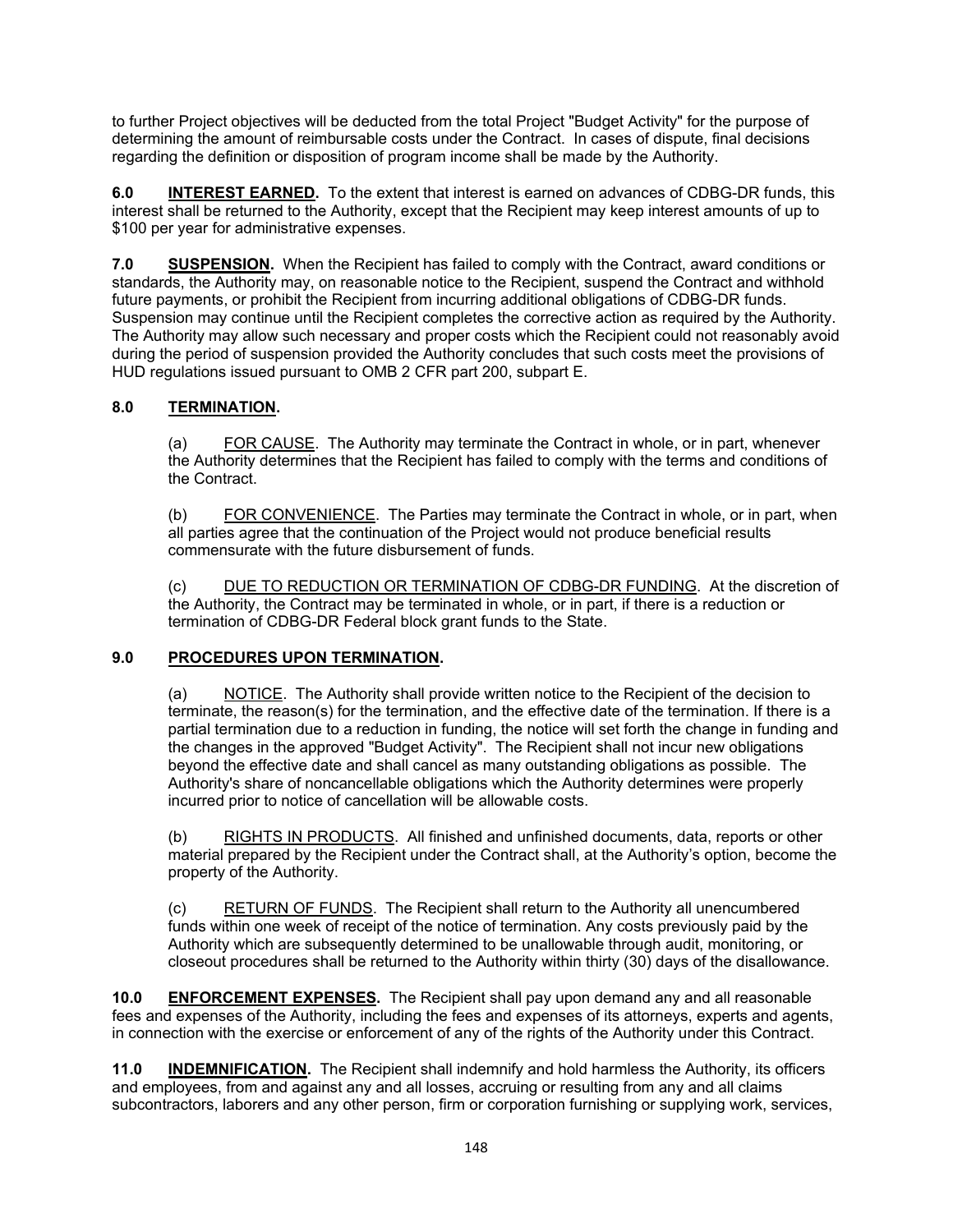materials or supplies in connection with the performance of this Contract, and from any and all claims and losses accruing or resulting to any person, firm or corporation who may be injured or damaged by the Recipient in the performance of this Contract.

## **12.0 CONFLICT OF INTEREST.**

(a) GENERAL. Except for the use of CDBG-DR funds to pay salaries and other related administrative or personnel costs, no persons identified in paragraph (b) below who exercise or have exercised any functions or responsibilities with respect to CDBG-DR assisted activities or who are in a position to participate in a decision making process or gainside information with regard to such activities may obtain a personal or financial interest or benefit from a CDBG-DR assisted activity or have an interest in any contract, subcontract or agreement with respect thereto, or the proceeds thereunder, either for themselves or those with whom they have family or business ties, during their tenure or for one year thereafter.

(b) PERSONS COVERED. The conflict of interest provisions described above apply to any person who is an employee, agent, consultant, officer, or elected or appointed official of the Recipient, or of any designated public agencies, or subrecipients which are receiving CDBG-DR funds.

(c) CONFLICTS OF INTEREST. Chapter 68B, Code of Iowa, the "Iowa Public Officials Act", shall be adhered to by the Recipient, its officials and employees.

**13.0 USE OF DEBARRED, SUSPENDED, OR INELIGIBLE CONTRACTORS OR SUBRECIPIENTS.** CDBG-DR funds shall not be used directly or indirectly to employ, award contracts to, or otherwise engage the service of, or fund any contractor or subrecipient during any period of debarment, suspension, or placement ineligible status under the provisions of 24 CFR Part 24 or any applicable law or regulation of the Department of Labor.

## **14.0 CIVIL RIGHTS.**

(a) DISCRIMINATION IN EMPLOYMENT. The Recipient shall not discriminate against any qualified employee or applicant for employment because of race, color, religion, sex, national origin, age, sexual orientation, gender identity, familial status, physical or mental disability. The Recipient may take affirmative action to ensure that applicants are employed and that employees are treated without regard to their race, color, religion, sex, national origin, age, sexual orientation, familial status, gender identity, or physical or mental disability. Such action shall include, but may not be limited to, the following: employment, upgrading, promotion, demotion or transfers; recruitment or recruitment advertising; lay-off or termination; rates of pay or other forms of compensation; and selection for training, including an apprenticeship. The Recipient agrees to post notices setting forth the provisions of the nondiscrimination clause in conspicuous places so as to be available to employees Upon the State's written request, the Recipient shall submit to the State a copy of its affirmative action plan, containing goals and time specifications, and accessibility plans and policies as required under Iowa Administrative Code chapter 11—121.

(b) CONSIDERATION FOR EMPLOYMENT. The Recipient shall, in all solicitations or advertisements for employees placed by or on behalf of the Recipient, state that all qualified applicants will receive consideration for employment without regard to race, color, religion, sex, national origin, age, sexual orientation, gender identity, physical or mental disability, or familial status.

(c) SOLICITATION AND ADVERTISEMENT. The Recipient shall list all suitable employment openings in the State Employment Service local offices.

(d) CIVIL RIGHTS COMPLIANCE IN EMPLOYMENT. The Recipient shall comply with all relevant provisions of the Iowa Civil Rights Act of 1965 as amended; Chapter 19B.7 and Chapter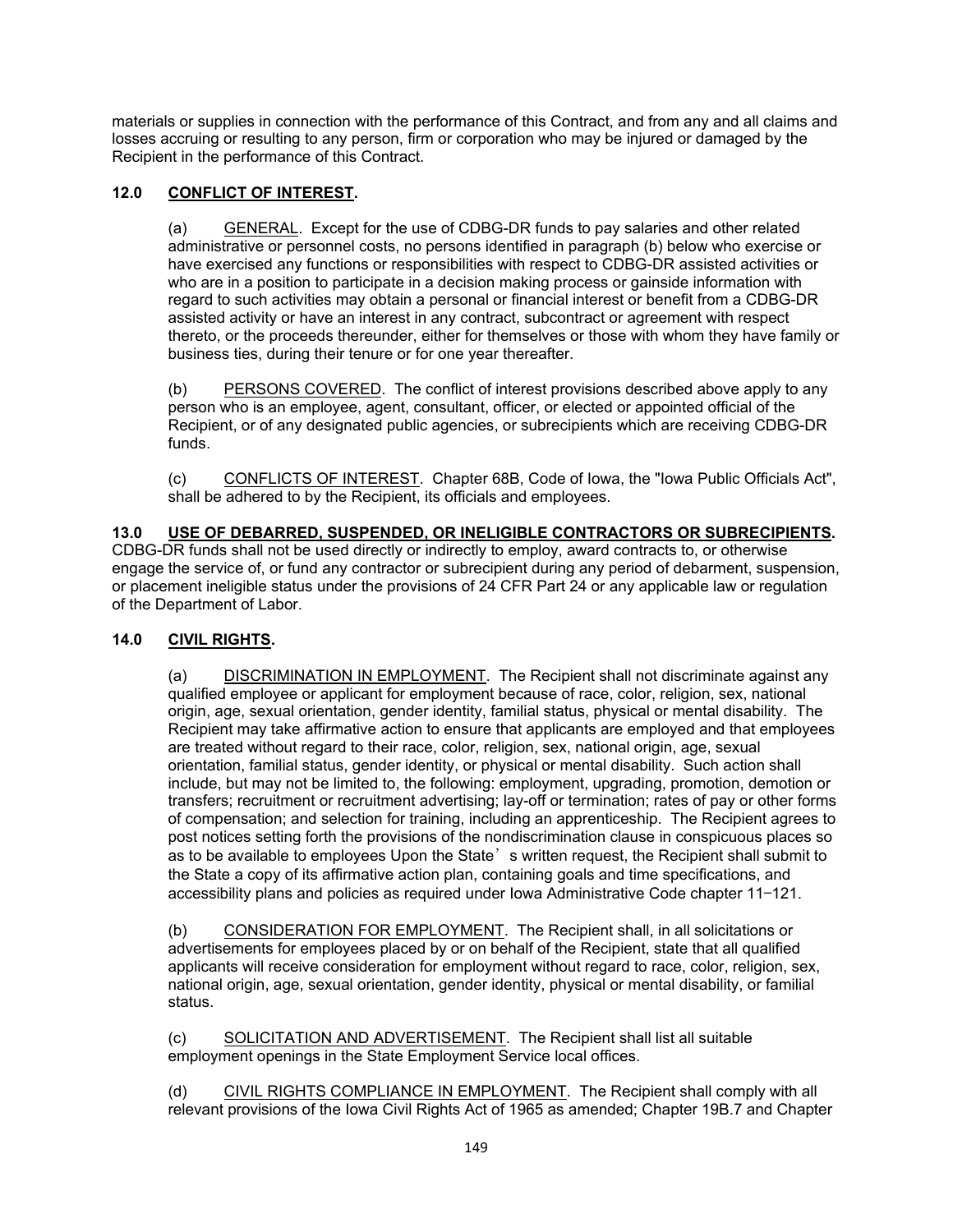216, Code of Iowa; Federal Executive Order 11246, as amended; Title VI of the U.S. Civil Rights Act of 1964 as amended (42 U.S.C. Section 2000d et seq.); the Fair Labor Standards Act (29 U.S.C. Section 201 et seq.); The Americans with Disabilities Act, as applicable, (P.L. 101 336, 42 U.S.C. 12101-12213); Section 504 of the Rehabilitation Act of 1973 as amended (29 U.S.C. Section 794); and the Age Discrimination Act of 1975 as amended (42 U.S.C. Section 6101 et seq.). The Recipient will furnish all information and reports requested by the State of Iowa or required by or pursuant to the rules and regulations thereof and will permit access to payroll and employment records by the State of Iowa to investigate compliance with these rules and regulations.

(e) CERTIFICATION REGARDING GOVERNMENT-WIDE RESTRICTION ON LOBBYING. The Recipient certifies, to the best of his or her knowledge and belief, that:

No Federal appropriated funds have been paid or will be paid, by or on behalf of the Recipient, to any person for influencing or attempting to influence an officer or employee of any agency, a Member of Congress, an officer or employee of Congress, or an employee of a Member of Congress in connection with awarding any Federal contract, making any Federal grant, making any Federal loan, entering into any cooperative agreement, and the extension, continuation, renewal, amendment, or modification of any Federal contract, grant, loan, or cooperative agreement.

(ii) If any funds other than Federal appropriated funds have been paid or will be paid to any person for influencing or attempting to influence an officer or employee of any agency, a Member of Congress, an officer or employee, or an employee of a Member of Congress in connection with this Federal contract, grant, loan, or cooperative agreement, the Recipient shall complete and submit Standard Form-LLL, "Disclosure Form to Report Federal Lobbying" in accordance with its instruction.

(iii) The Recipient shall require that the language of this certification be included in the award documents for all subawards at all tiers (including subcontracts, subgrants, and contracts under grants, loans, and cooperative agreements) and that all subrecipients shall certify and disclose accordingly.

(iv) This certification is a material representation of fact upon which reliance was placed when this transaction was made or entered into. Submission of this certification is a prerequisite for making or entering into this transaction imposed by section 1352, title 31, U.S. Code. Any person who fails to file the required certification shall be subject to a civil penalty of not less than \$10,000 and not more than \$100,000 for each such failure.

(f) PROGRAM NONDISCRIMINATION. The Recipient shall conform with requirements of Title VI of the Civil Rights Act of 1964 (42 U.S.C. 2000d et seq.) and HUD regulations issued pursuant thereto contained in 24 CFR Part 1. No person in the United States shall, on the basis of race, color, national origin, sex or religion or religious affiliation, be excluded from participation in, be denied the benefits of, or be subjected to discrimination under any program or activity funded in whole or in part with funds made available through this Contract. Any prohibition against discrimination on the basis of age under the Age Discrimination Act of 1975 (42 U.S.C. 6101 et. seq.) or with respect to an otherwise qualified individual with a disability as provided in the Americans with Disabilities Act, as applicable, (P.L. 101 336, 42 U.S.C. 12101 12213) or Section 504 of the Rehabilitation Act of 1973 (29 U.S.C. Section 794) shall also apply to any such program or Project.

(g) FAIR HOUSING. The Recipient shall comply with Title VIII of the Civil Rights Act of 1968 (42 U.S.C. 3601 et seq.), generally known as the Fair Housing Act, and with HUD regulations found at 24 CFR Part 107, issued in compliance with Federal Executive Order 11063, as amended by Federal Executive Order 12259. The recipient shall also comply with Section 109, Title I of the Housing and Community Development Act of 1974, as amended.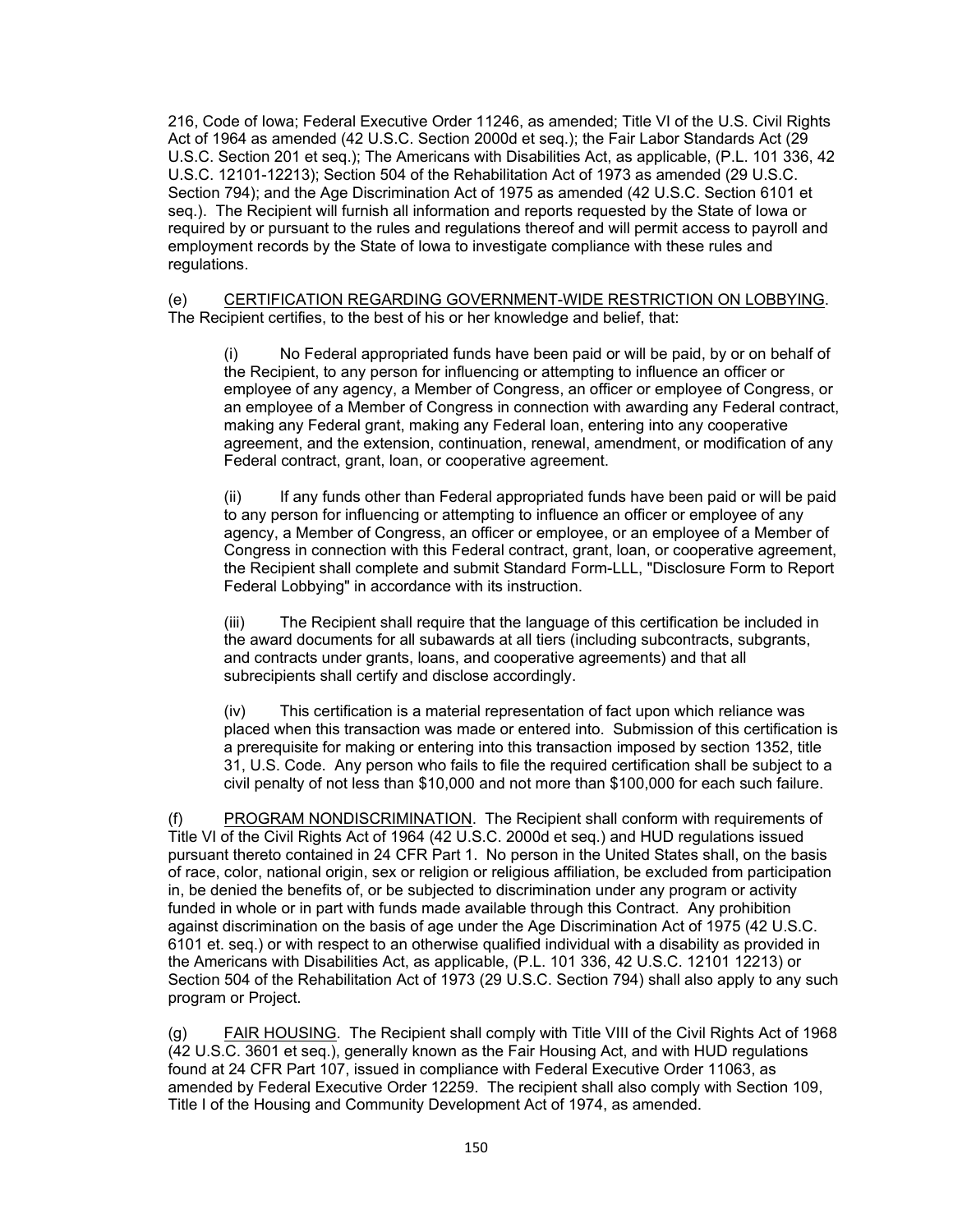(h) SECTION 3 COMPLIANCE. The Recipient shall comply with provisions for training, employment, and contracting in accordance with 24 CFR part 135, Section 3 of the Housing and Urban Development Act of 1968 (12 U.S.C. 1701u). All section 3 covered contracts shall include the following clause (referred to as the section 3 clause):

A. The work to be performed under this contract is subject to the requirements of section 3 of the Housing and Urban Development Act of 1968, as amended, 12 U.S.C. 1701u (section 3). The purpose of section 3 is to ensure that employment and other economic opportunities generated by HUD assistance or HUDassisted projects covered by section 3, shall, to the greatest extent feasible, be directed to low- and very low-income persons, particularly persons who are recipients of HUD assistance for housing.

B. The parties to this contract agree to comply with HUD's regulations in 24 CFR part 135, which implement section 3. As evidenced by their execution of this contract, the parties to this contract certify that they are under no contractual or other impediment that would prevent them from complying with the part 135 regulations.

C. The contractor agrees to send to each labor organization or representative of workers with which the contractor has a collective bargaining agreement or other understanding, if any, a notice advising the labor organization or workers' representative of the contractor's commitments under this section 3 clause, and will post copies of the notice in conspicuous places at the work site where both employees and applicants for training and employment positions can see the notice. The notice shall describe the section 3 preference, shall set forth minimum number and job titles subject to hire, availability of apprenticeship and training positions, the qualifications for each; and the name and location of the person(s) taking applications for each of the positions; and the anticipated date the work shall begin.

D. The contractor agrees to include this section 3 clause in every subcontract subject to compliance with regulations in 24 CFR part 135, and agrees to take appropriate action, as provided in an applicable provision of the subcontract or in this section 3 clause, upon a finding that the subcontractor is in violation of the regulations in 24 CFR part 135. The contractor will not subcontract with any subcontractor where the contractor has notice or knowledge that the subcontractor has been found in violation of the regulations in 24 CFR part 135.

E. The contractor will certify that any vacant employment positions, including training positions, that are filled (1) after the contractor is selected but before the contract is executed, and (2) with persons other than those to whom the regulations of 24 CFR part 135 require employment opportunities to be directed, were not filled to circumvent the contractor's obligations under 24 CFR part 135.

F. Noncompliance with HUD's regulations in 24 CFR part 135 may result in sanctions, termination of this contract for default, and debarment or suspension from future HUD assisted contracts.

G. With respect to work performed in connection with section 3 covered Indian housing assistance, section 7(b) of the Indian Self-Determination and Education Assistance Act (25 U.S.C. 450e) also applies to the work to be performed under this contract. Section 7(b) requires that to the greatest extent feasible (i) preference and opportunities for training and employment shall be given to Indians, and (ii) preference in the award of contracts and subcontracts shall be given to Indian organizations and Indian-owned Economic Enterprises. Parties to this contract that are subject to the provisions of section 3 and section 7(b) agree to comply with section 3 to the maximum extent feasible, but not in derogation of compliance with section 7(b).

(i) NONCOMPLIANCE WITH THE CIVIL RIGHTS LAWS. In the event of the Recipient's noncompliance with the nondiscrimination clauses of this Contract or with any of the aforesaid rules, regulations, or requests, this Contract may be canceled, terminated, or suspended either wholly or in part. In addition, the State of Iowa may take further action, imposing other sanctions and invoking additional remedies as provided by the Iowa Civil Rights Act of 1965 (Chapter 216, Code of Iowa) or as otherwise provided by law.